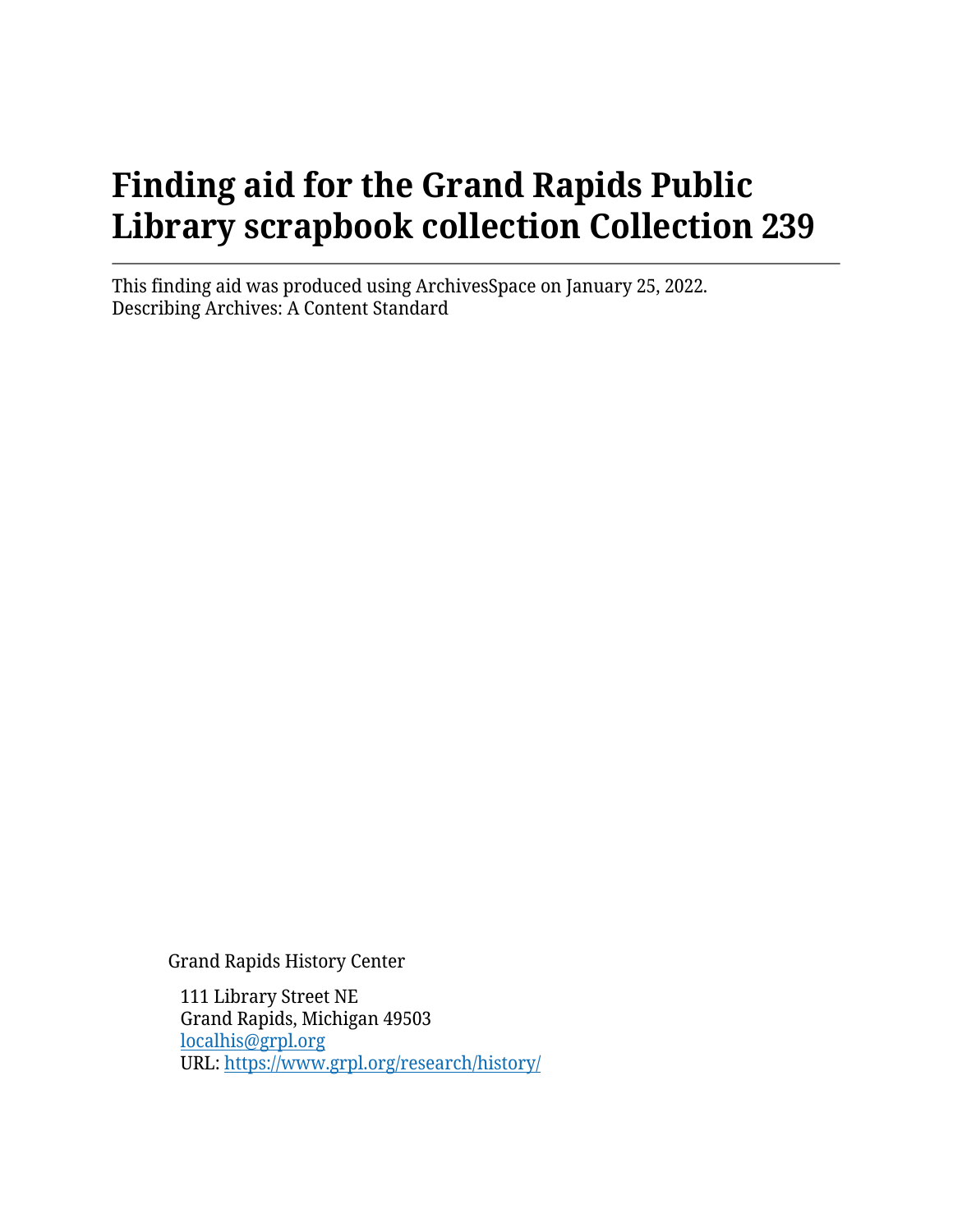### <span id="page-1-0"></span>**Table of Contents**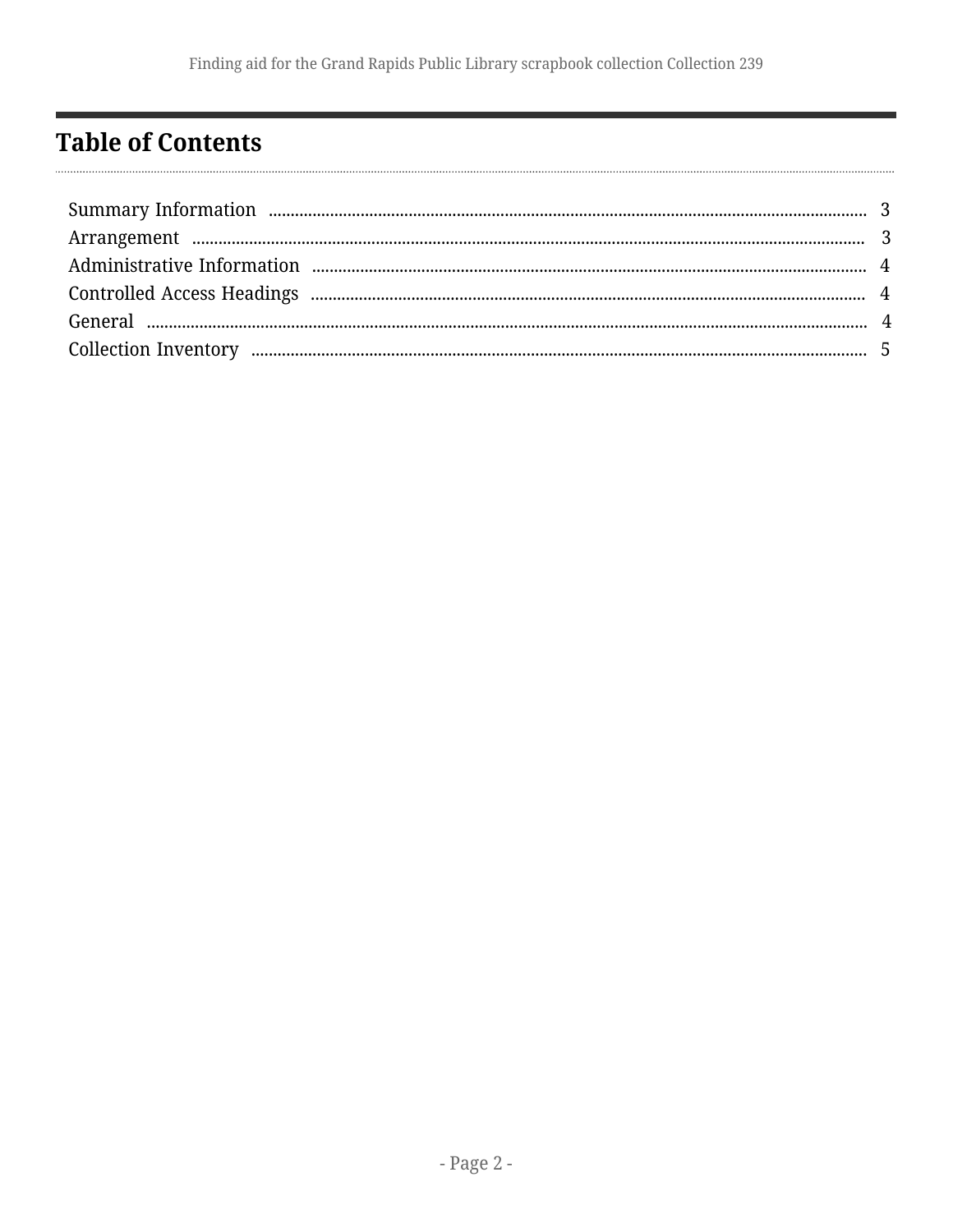### <span id="page-2-0"></span>**Summary Information**

| <b>Repository:</b>                                              | <b>Grand Rapids History Center</b>                                                                                                                                                                                                                                                                                                                                                                                                                                                                                                                                                                                                                                                                                                                                                                                                                                                                                                                               |
|-----------------------------------------------------------------|------------------------------------------------------------------------------------------------------------------------------------------------------------------------------------------------------------------------------------------------------------------------------------------------------------------------------------------------------------------------------------------------------------------------------------------------------------------------------------------------------------------------------------------------------------------------------------------------------------------------------------------------------------------------------------------------------------------------------------------------------------------------------------------------------------------------------------------------------------------------------------------------------------------------------------------------------------------|
| Title:                                                          | Grand Rapids Public Library scrapbook collection                                                                                                                                                                                                                                                                                                                                                                                                                                                                                                                                                                                                                                                                                                                                                                                                                                                                                                                 |
| ID:                                                             | <b>Collection 239</b>                                                                                                                                                                                                                                                                                                                                                                                                                                                                                                                                                                                                                                                                                                                                                                                                                                                                                                                                            |
| <b>ID</b> [Archivists<br><b>Toolkit</b><br>Database::RESOURCE]: | 247                                                                                                                                                                                                                                                                                                                                                                                                                                                                                                                                                                                                                                                                                                                                                                                                                                                                                                                                                              |
| Date:                                                           | no date                                                                                                                                                                                                                                                                                                                                                                                                                                                                                                                                                                                                                                                                                                                                                                                                                                                                                                                                                          |
| <b>Physical</b><br>Description:                                 | 83.2 Linear Feet Over 100 boxes                                                                                                                                                                                                                                                                                                                                                                                                                                                                                                                                                                                                                                                                                                                                                                                                                                                                                                                                  |
| Language of the<br><b>Material:</b>                             | English.                                                                                                                                                                                                                                                                                                                                                                                                                                                                                                                                                                                                                                                                                                                                                                                                                                                                                                                                                         |
| Abstract:                                                       | This is a general collection created to document those<br>scrapbooks which are not otherwise part of a separate archival<br>collection of an individual or organization. Included are<br>scrapbooks created by early staff of the library, as well as those<br>created and given by others. Scrapbooks in this collection may<br>contain original objects, as collected by the author/creator, or<br>they may be photocopies obtained in lieu of the original from<br>a donor. Many original scrapbooks have been photocopied and<br>some microfilmed to provide usage of the information without<br>damage to the fragile original materials. Some scrapbooks<br>have an index included with the item. However, there is no<br>overall index to the contents. Some scrapbooks provide access to<br>articles in Grand Rapids newspapers which would be otherwise<br>difficult to locate on the newspaper preservation microfilm, due<br>to the lack of indexing. |

#### **^** [Return to Table of Contents](#page-1-0)

### <span id="page-2-1"></span>**Arrangement**

Most scrapbooks have not been given a formal title by their creator. The description given to these items by staff often combine the subject matter, date and creators name. Since the titles are generic, alphabetical order is not as meaningful as with formally titled materials.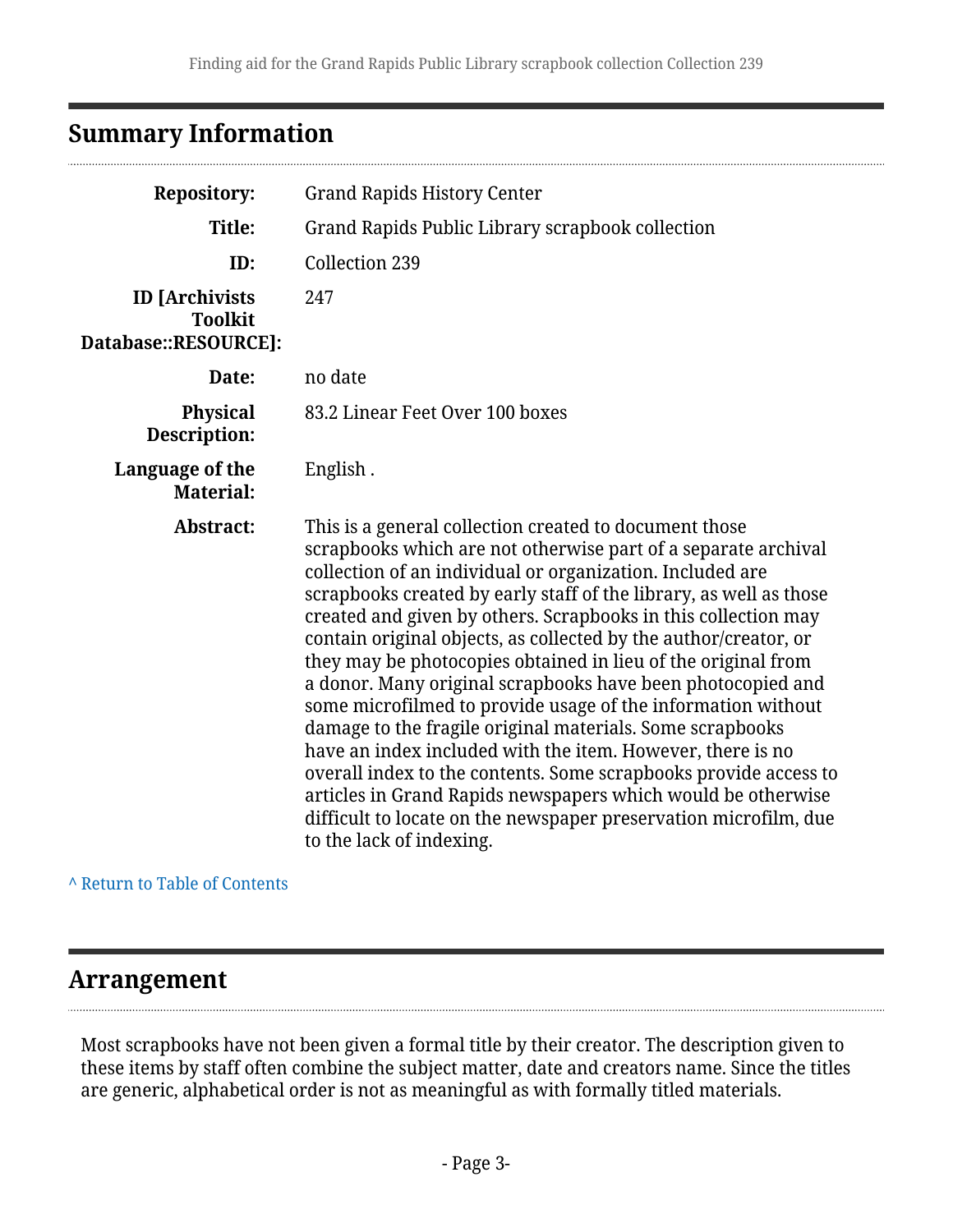Instead, the scrapbooks have been arranged in broad subject areas, with the subject areas falling in alphabetical order. Some additional access is provided by cross references and through the box list.

**^** [Return to Table of Contents](#page-1-0)

### <span id="page-3-0"></span>**Administrative Information**

### **Publication Statement**

Grand Rapids History Center

111 Library Street NE Grand Rapids, Michigan 49503 [localhis@grpl.org](mailto:localhis@grpl.org) URL:<https://www.grpl.org/research/history/>

**^** [Return to Table of Contents](#page-1-0)

### <span id="page-3-1"></span>**Controlled Access Headings**

- Grand Rapids (Mich.) -- History
- scrapbooks

### <span id="page-3-2"></span>**General**

This finding aid currently provides broad information on a portion of the scrapbooks available in the department.

A staff management database attempts to be more comprehensive, including all scrapbooks discovered in all archival collections. This file contains some additional information on each scrapbook, including the accession and collection numbers, physical condition notes, the existence of user photocopies or microfilm and notes on the contents.

**^** [Return to Table of Contents](#page-1-0)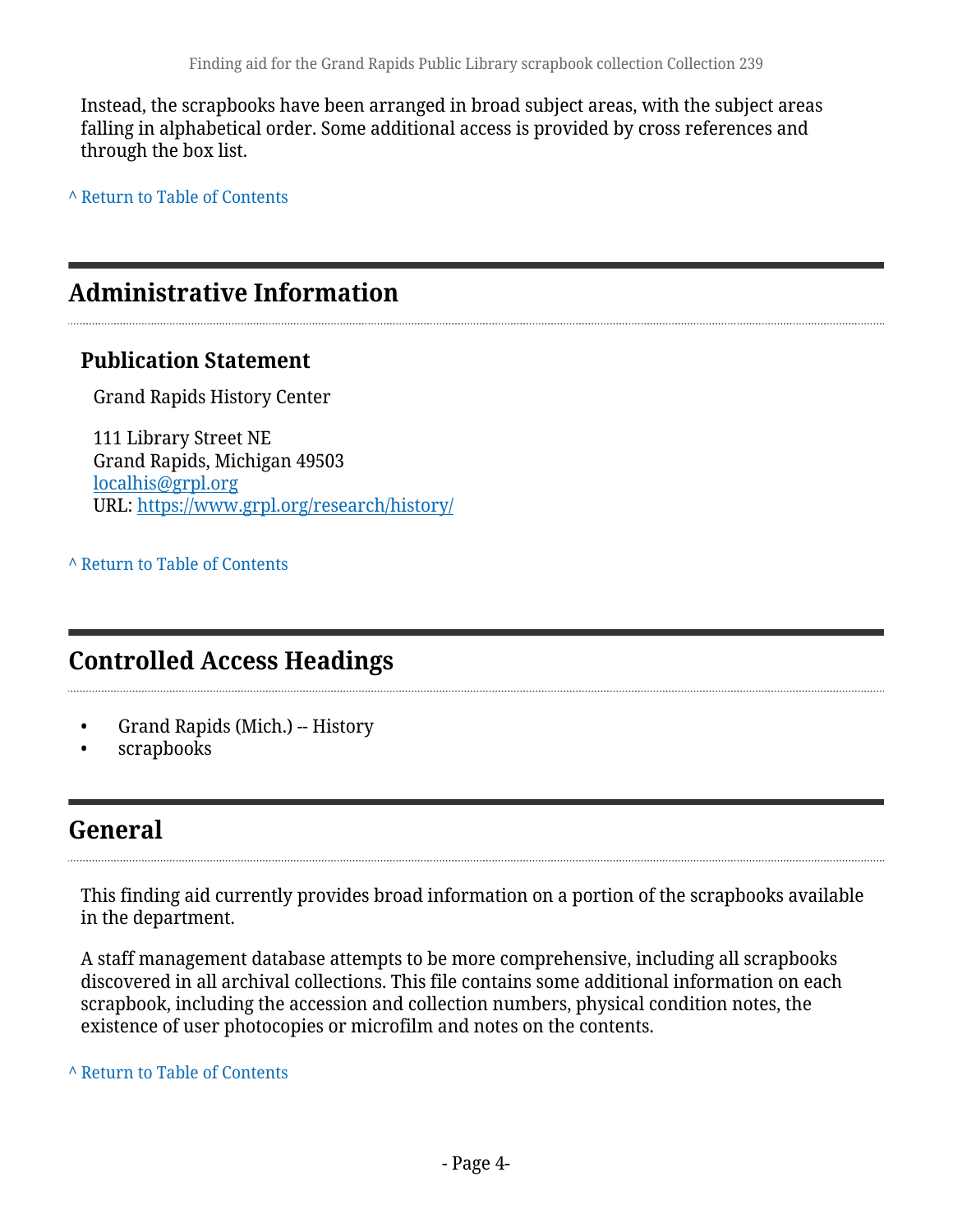. . . . . .

## <span id="page-4-0"></span>**Collection Inventory**

| <b>Title/Description</b>                                                                                                                                          | <b>Instances</b> |
|-------------------------------------------------------------------------------------------------------------------------------------------------------------------|------------------|
| The Story of Berkey and Gay Furniture, 1909-1949                                                                                                                  | Box 1            |
| Civil Rights, Housing Scrapbook Includes Auburn Hills. 2<br>Copies, 1 Original (P2007.049) and 1 photocopy, 1962-1963                                             | <b>Box 1.5</b>   |
| Scrapbooks of Grand Rapids, Michigan biographical and other<br>data  Newspaper clippings. Formerly MKG92.Scr16, vol. 1,<br>1900-1910                              | Box 2            |
| Scrapbooks of Grand Rapids, Michigan biographical and other<br>data  Newspaper clippings. Formerly MKG92.Scr16, vol. 2,<br>1908-1912                              | Box 4            |
| Part 1, pages 1-149. Scrapbooks of Grand Rapids, Michigan<br>biographical and other data  Newspaper clippings. Formerly<br>MKG92.Scr16, vol. 3, 1929-1935         | Box 2            |
| Part 2, pages 150 to end. Scrapbooks of Grand Rapids,<br>Michigan biographical and other data  Newspaper clippings.<br>Formerly MKG92.Scr16, vol. 3, 1936-1938    | Box 2            |
| Scrapbooks of Grand Rapids, Michigan biographical and other<br>data [Michigan Trademan citations] Newspaper clippings.<br>Formerly MKG92.Scr16, vol. 4, 1915-1930 | Box 3            |
| Scrapbooks of Grand Rapids, Michigan biographical and other<br>data  Newspaper clippings. Formerly MKG92.Scr16, vol. 5,<br>1883-1914                              | Box 3            |
| Scrapbooks of Grand Rapids, Michigan biographical and other<br>data  Newspaper clippings. Formerly MKG92.Scr16, vol. 6,<br>1914-1915                              | Box 6            |
| Scrapbooks of Grand Rapids, Michigan biographical and other<br>data  Newspaper clippings. Formerly MKG92.Scr16, vol. 7,<br>1928-1929                              | Box 3            |
| Scrapbooks of Grand Rapids, Michigan biographical and other<br>data  Newspaper clippings. Formerly MKG92.Scr16, vol. 8,<br>1930-1931                              | Box 3            |
| Scrapbooks of Grand Rapids, Michigan biographical and other<br>data  Newspaper clippings. Formerly MKG92.Scr16, vol. 9,<br>1932-1935                              | Box 4            |
| Scrapbooks of Grand Rapids, Michigan biographical and other<br>data  Newspaper clippings. Formerly MKG92.Scr16, vol. 10,<br>1938-1939                             | Box 3            |
| Scrapbooks of Grand Rapids, Michigan biographical and other<br>data  Newspaper clippings. Formerly MKG92.Scr16, vol. 11,<br>1939-1940                             | Box 3            |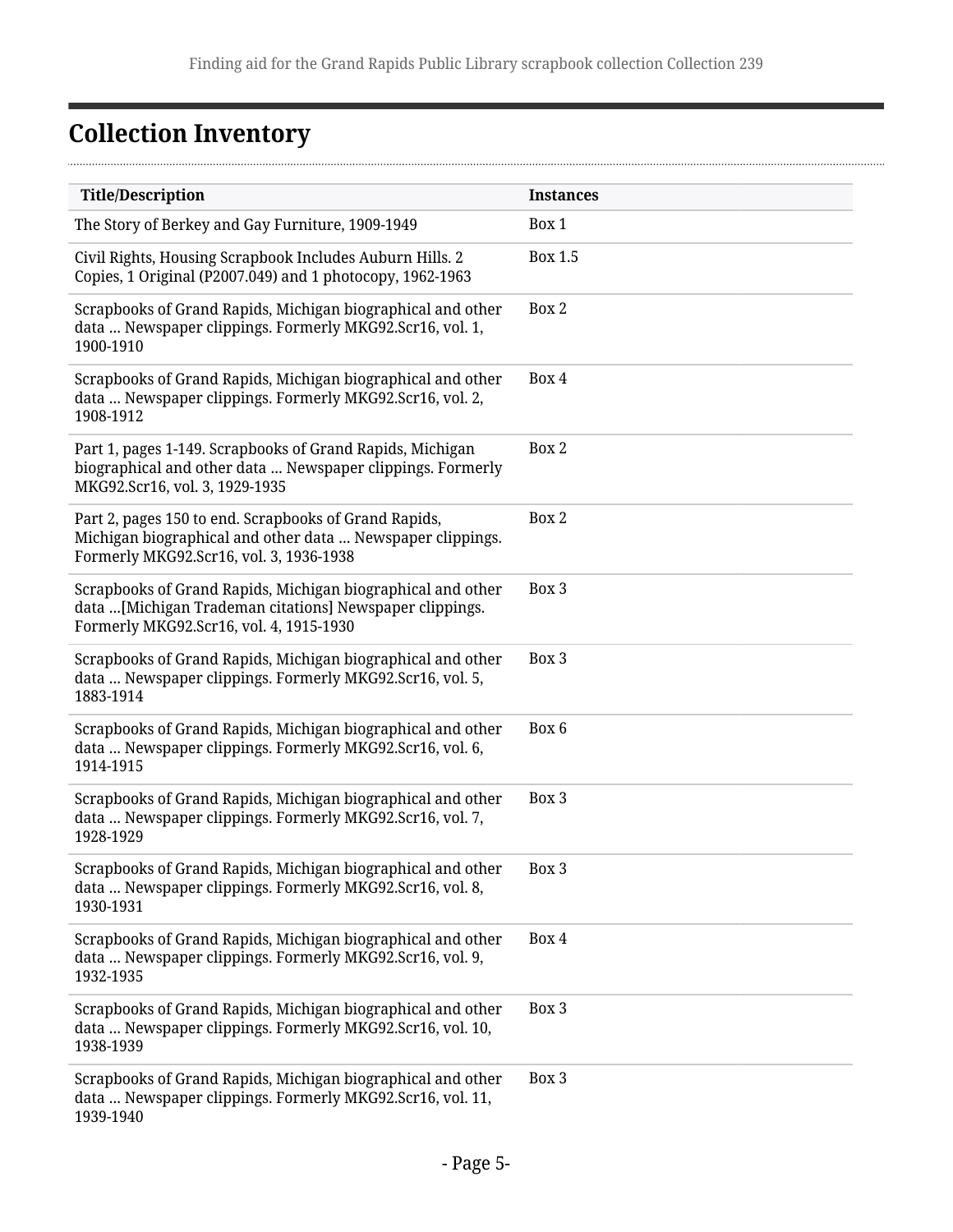| Scrapbooks of Grand Rapids, Michigan biographical and other<br>data  Newspaper clippings. Formerly MKG92.Scr16, vol. 12,<br>1940-1941 | Box 5          |
|---------------------------------------------------------------------------------------------------------------------------------------|----------------|
| Scrapbooks of Grand Rapids, Michigan biographical and other<br>data  Newspaper clippings. Formerly MKG92.Scr16, vol. 13,<br>1941-1942 | Box<br>Unknown |
| Scrapbooks of Grand Rapids, Michigan biographical and other<br>data  Newspaper clippings. Formerly MKG92.Scr16, vol. 14,<br>1943-1944 | Box 5          |
| Scrapbooks of Grand Rapids, Michigan biographical and other<br>data  Newspaper clippings. Formerly MKG92.Scr16, vol. 15,<br>1945-1946 | Box 5          |
| Scrapbooks of Grand Rapids, Michigan biographical and other<br>data  Newspaper clippings. Formerly MKG92.Scr16, vol. 16,<br>1947      | Box 5          |
| Scrapbooks of Grand Rapids, Michigan biographical and other<br>data  Newspaper clippings. Formerly MKG92.Scr16, vol. 17,<br>1947-1949 | Box 5          |
| Scrapbooks of Grand Rapids, Michigan biographical and other<br>data  Newspaper clippings. Formerly MKG92.Scr16, vol. 18,<br>1946-1951 | Box 5          |
| Scrapbooks of Grand Rapids, Michigan biographical and other<br>data  Newspaper clippings. Formerly MKG92.Scr16, vol. 19,<br>1949-1950 | Box 4          |
| Scrapbooks of Grand Rapids, Michigan biographical and other<br>data  Newspaper clippings. Formerly MKG92.Scr16, vol. 20,<br>1948-1950 | Box 5          |
| Unidentified Ketcham Family Womens & Suffrage scrapbook<br>[Emily Ketcham's Scrapbook].                                               | Box 3          |
| Scrapbook of newspaper clippings, principally of political &<br>judiciary / Harry Lincoln Creswell v. 1-2                             | Box 7          |
| [Scrapbook kept by him (Frank Sparks), consisting principally<br>of his journalistic writings]                                        | Box 7          |
| Kent County Board of Supervisors. Annual reports  juvenile<br>detention hospital, Kent Co. nursing, Mothers' pension, airport         | Box 7          |
| Kent County Board of Supervisors. Proceedings newspaper<br>clippings v. 1-2, 1911-1917                                                | Box 8          |
| Boston Transcript Genealogical Scrapbooks, v. 1-3. Not local<br>history.                                                              | Box 7          |
| Minutes & Clippings of the Grand Rapids Colony of New<br>England Women, 1929-1944                                                     | Box 8          |
| Historical Items of Old Grand Rapids (GR Hist. Soc.?)                                                                                 | Box 8          |
| Ionia Centennial, "Historical Items of Old Grand Rapids"                                                                              | Box 8          |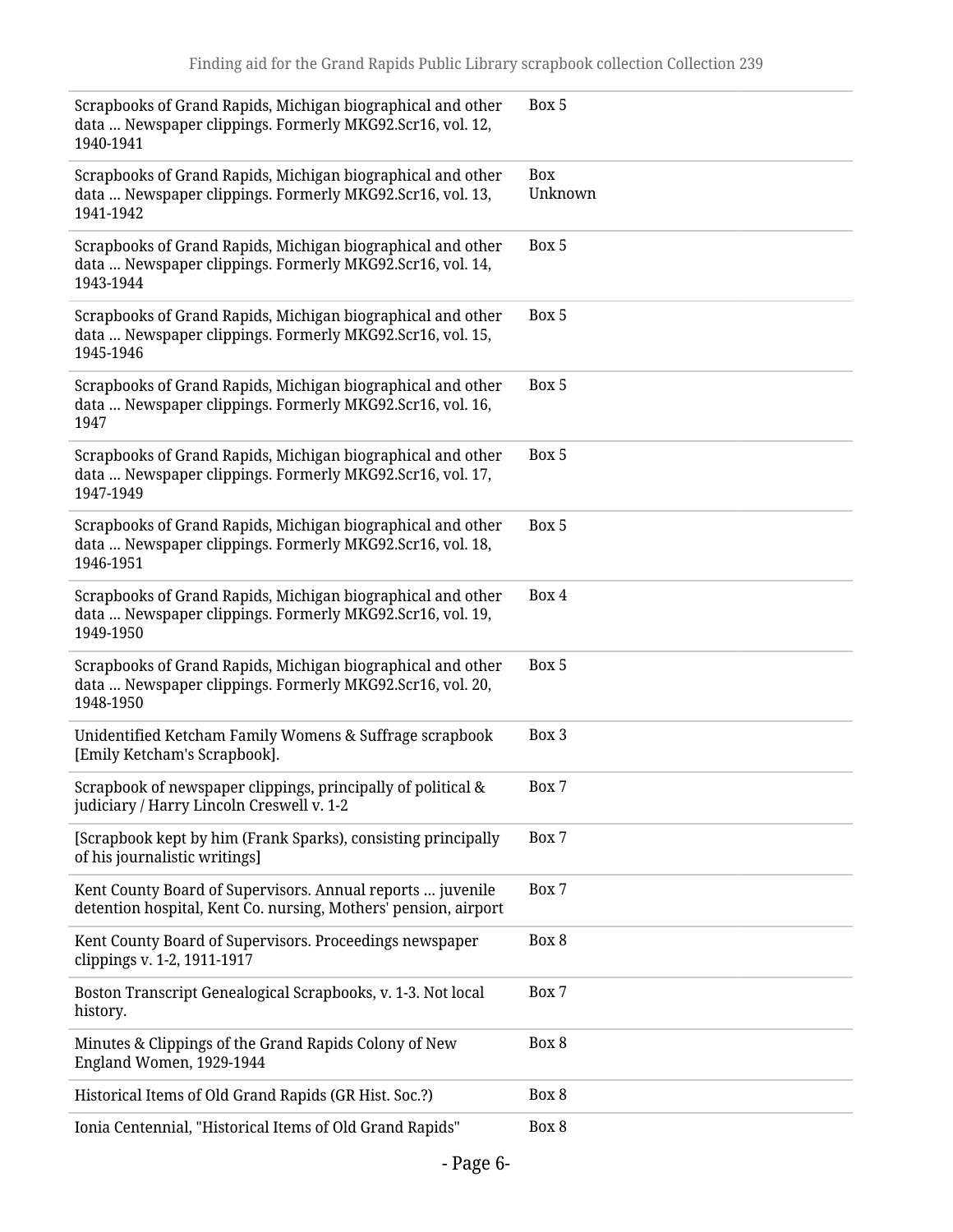| Spanish-American War clippings, vol. 1                                                                                                                                                                                         | <b>Box 63</b> |
|--------------------------------------------------------------------------------------------------------------------------------------------------------------------------------------------------------------------------------|---------------|
| Spanish-American War clippings, vol. 2                                                                                                                                                                                         | <b>Box 63</b> |
| Spanish-American War clippings, vol. 3                                                                                                                                                                                         | Box 8         |
| Scrapbook of Grand Rapids newspaper clippings                                                                                                                                                                                  | Box 9         |
| Mrs. Charles W. Calkins Journal (Mary L.) [Charles W. Calkins<br>& Annie R. Calkins, ms. Also placed here], 1857                                                                                                               | <b>Box 10</b> |
| Mrs. Charles W. Calkins Scrapbook [Items not in chronological<br>order!]                                                                                                                                                       | <b>Box 10</b> |
| Henry Idema Personal Scrapbook                                                                                                                                                                                                 | Box 9         |
| E.M. Mutheany (Matheany) scrapbook pages of Pres. Harding<br>& Charles Lindbergh. Also 1 wedding photo, ca. 1950's in<br>Yeager folder at back. "Telephone Directory" cover. Mr. E.M.<br>Mutheany, G.R. on note on early page. | <b>Box 11</b> |
| Misc. G.R. history. Has a card to Edgar M. Matheany<br>[Mutheany], Master Mason? Card, 1891                                                                                                                                    | <b>Box 11</b> |
| Misc. scrapbook, black book, no title                                                                                                                                                                                          | <b>Box 11</b> |
| Scrapbook on Southwestern Michigan Indians, including<br>Berrien, Cass, St. Joseph, Van Buren, Kalamazoo and Allegan<br>counties Native Americans.                                                                             | <b>Box 11</b> |
| Mary Warner Fairchild ephemera scrapbook                                                                                                                                                                                       | <b>Box 12</b> |
| Grand Rapids Housing Dept. Scrapbook [photocopy]                                                                                                                                                                               | <b>Box 13</b> |
| Henry Idema I, (about himself) 3 photo albums related to<br>Clapperton / Idema, Album one has "Elizabeth Clapperton"<br>label on inside cover. Other two seem to have items on<br>Chester Idema, 1885-1951                     | <b>Box 13</b> |
| Scrapbook, no description                                                                                                                                                                                                      | <b>Box 14</b> |
| Scrapbook, no desctiption                                                                                                                                                                                                      | <b>Box 15</b> |
| [Mrs. Chester Idema Scrapbook]                                                                                                                                                                                                 | <b>Box 15</b> |
| Dorothy Stuart Blake concert scrapbook                                                                                                                                                                                         | <b>Box 16</b> |
| Grand Rapids Furniture Strike. 1911, including copy of<br>History of the Grand Rapids Furniture Strike by Viva Flaherty,<br>Oct. 1911 [still missing? reformatted? Check 233]                                                  | <b>Box 16</b> |
| Sherman Scrapbooks, [large black covers that say "Old G.R." at<br>top] 5 scrapbooks                                                                                                                                            | <b>Box 17</b> |
| Unprocessed Scrapbooks, Collectors Club records [Mrs. Arthur<br>Shaw]                                                                                                                                                          | <b>Box 18</b> |
| Unprocessed Scrapbooks, Collectors Club records [Mrs. Arthur<br>Shaw]                                                                                                                                                          | <b>Box 19</b> |
| <b>Benedict Scrapbooks 2 volumes</b>                                                                                                                                                                                           | <b>Box 20</b> |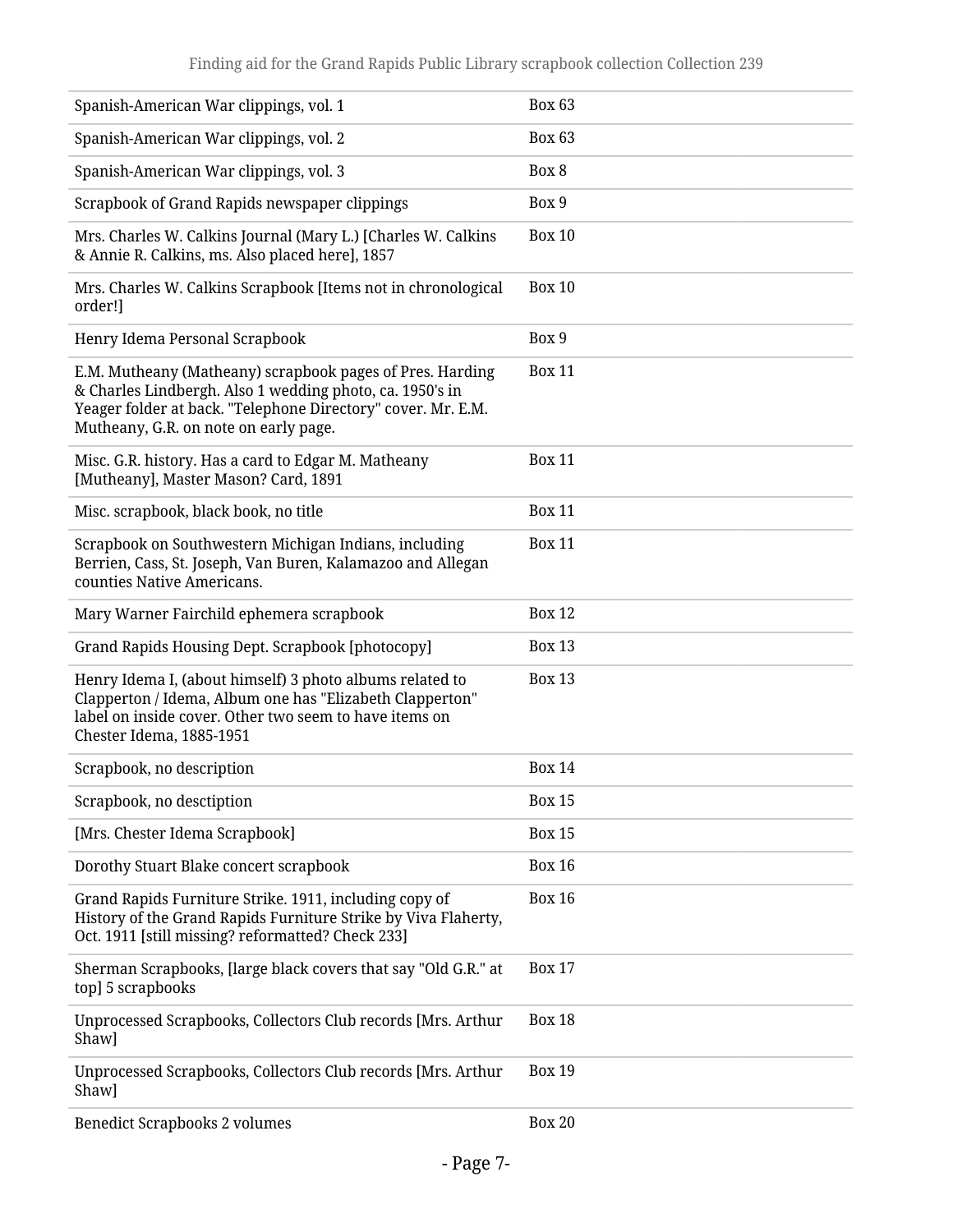| Scrapbooks of the Hazeltine & Perkins Drug. Co.[Partial<br>contents removed to flip box due to buckling of albums]                                                      | <b>Box 21</b> |
|-------------------------------------------------------------------------------------------------------------------------------------------------------------------------|---------------|
| Schools at War: Ottawa Hills Elementary, G.R., 1941-1942                                                                                                                | <b>Box 22</b> |
| Burton School. Our library by Room 117.                                                                                                                                 | <b>Box 22</b> |
| Scrapbook, Gerald J. Hanchett, Producer, Junior League<br>Raquelita                                                                                                     | <b>Box 23</b> |
| Souvenir of Grand Rapids Railway Company's Employees<br>Picnic, Lakewood. Property of Benj. S. Hanchchett.                                                              | <b>Box 24</b> |
| May C. Simonds assoc., including locks of hair.                                                                                                                         | <b>Box 24</b> |
| Scrapbook about Carl E. Mapes, political "Mapes for Congress"<br>vols. 1-3                                                                                              | <b>Box 24</b> |
| Programme Book Theatre Programmes, G.R. [Theater<br>programs], 1904-1905                                                                                                | <b>Box 24</b> |
| Scrapbook about Gus Hendricks and Fine Arts Building<br>(Exhibitor's Building). Please use photocopy on shelf first: M<br>92 H384 Scr1                                  | <b>Box 24</b> |
| Poetry scrapbook, German/English scrapbook.                                                                                                                             | <b>Box 24</b> |
| Hartford Time, Hartford, Conn. [Genealogy] Scrapbooks                                                                                                                   | <b>Box 25</b> |
| Hartford Time, Hartford, Conn. [Genealogy] Scrapbooks                                                                                                                   | <b>Box 26</b> |
| Lucille Stinson Scrapbooks. [1-6]                                                                                                                                       | <b>Box 27</b> |
| [Mrs. J.W. Schramm Travel Scrapbooks of Postcards, Photos<br>and Notes from their extensive U.S. Trip] 10 volumes                                                       | <b>Box 28</b> |
| Carl Kuhlman (Karl Kuhlmann) Scrapbook of Michigan +<br>bands                                                                                                           | <b>Box 29</b> |
| C.R. Angell Scrapbook of "The Good Old Days" by C.R.A.                                                                                                                  | Box 29.5      |
| Robling General Scrapbooks, vols. 1-5. v.5 missing, 1906-1931                                                                                                           | Box 29.5      |
| Robling General Scrapbooks, vols. 1-5. v.5 missing, 1906-1931                                                                                                           | Box 30.5      |
| Reba Jones WWI scrapbook                                                                                                                                                | Box 29.5      |
| Lena Bell Bridgman (McFarland) scrapbook of her<br>entertainments as a child 1888-1893. [Included with photos in<br>her small collection]                               | <b>Box 30</b> |
| Reflections of an Editor by Frank M. Sparks scrapbooks                                                                                                                  | <b>Box 31</b> |
| [Tornado of 1956 scrapbook]                                                                                                                                             | <b>Box 32</b> |
| Civil Defense scrapbooks [Black, 1951-1955. 1952 loose items<br>at back. Shopping News, Oct. 21, 1954 folded & tucked inside]<br>[Black 1955-1960. Loose items at back] | <b>Box 32</b> |
| Kent County Council for Historic Preservation scrapbook vols.<br>$1-4$                                                                                                  | <b>Box 33</b> |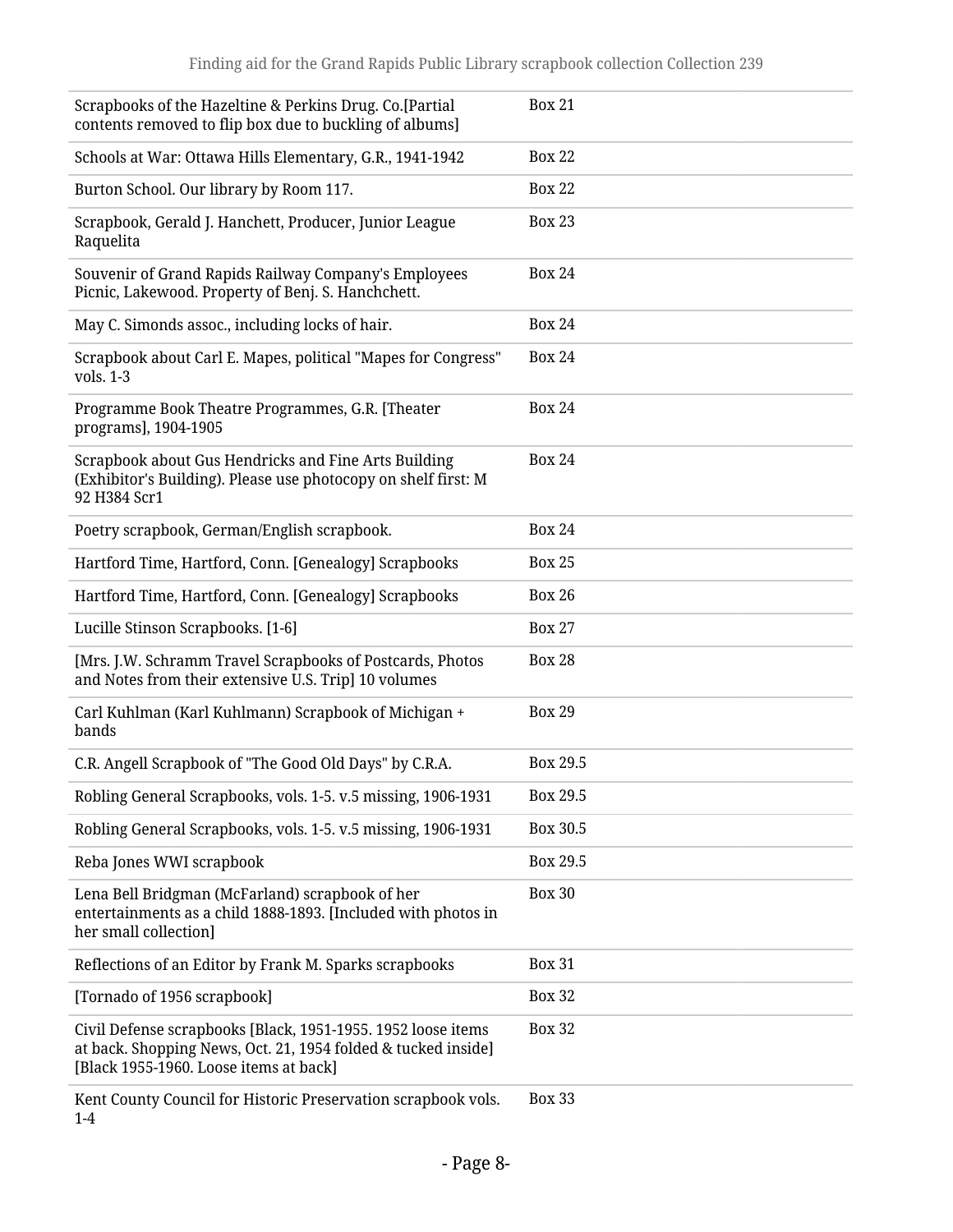| [Grand Rapids buildings, business, streets, Heritage Hill] 3rd<br>Urban Renewal?                                                                                     | <b>Box 33</b> |
|----------------------------------------------------------------------------------------------------------------------------------------------------------------------|---------------|
| [Grand Rapids Urban Renewal scrapbooks, showing building<br>razed and proposed new structures]                                                                       | <b>Box 33</b> |
| [Clinton J. Bradish scrapbook] Property of C.J. Bradish, Lowell,<br>Mich. Jan. 1, 1922. Born at Grass lake, Jackson Co., Mich. May<br>9, 1850.                       | <b>Box 34</b> |
| [Arthur B. White theatre scrapbook] Programs,                                                                                                                        | <b>Box 34</b> |
| [Kent County Government scrapbook]                                                                                                                                   | <b>Box 34</b> |
| Michigan Centennial Cartoons. 2 vols. [1] Sept. 1935/May 1936<br>[2] May 1936/Jan. 1937, 1935-1937                                                                   | <b>Box 34</b> |
| Redmond Grand Opera House                                                                                                                                            | <b>Box 34</b> |
| [Grand Rapids historical info scrapbook]                                                                                                                             | <b>Box 34</b> |
| Reflections of an Editor by Frank M. Sparks scrapbook, vols.<br>$1 - 7$                                                                                              | <b>Box 35</b> |
| Reflections of an Editor by Frank M. Sparks scrapbook, vols.<br>$8-13$                                                                                               | <b>Box 36</b> |
| Orchestra and Theater Program scrapbook, including local,<br>but also Chicago Symphony Orchestra programs                                                            | <b>Box 37</b> |
| Charlotte Ann Irwin scrapbook, Orange, mushrooms,<br>1950-1967                                                                                                       | <b>Box 37</b> |
| Charlotte Ann Irwin scrapbook, Green, leaves, 1947-1967                                                                                                              | <b>Box 37</b> |
| Charlotte Ann Irwin scrapbook, Red, mushrooms, 1934-1950                                                                                                             | <b>Box 37</b> |
| Generic title: Newspaper editorial scrapbook. Scrapbook<br>material #379. Grand Rapids Historical Comm. From Mrs.<br>James V. Stuart                                 | <b>Box 37</b> |
| Grand Rapids local personalities scrapbook] Fnd note with:<br>Book belonged to Miss Anna Palin, father was Dr. John Palin.<br>Unidentified, with H.B. Rowlson assoc. | <b>Box 37</b> |
| Carrie Jewett-Biographical Sketches] Spine Jewett Scrapbook.<br>Obituaries. [Cover: "Secrets of the City], 1883-1901                                                 | <b>Box 37</b> |
| Grand Rapids Curling Club--cover label, engraved / Given to<br>the Grand Rapids Historical Commission by Earle K. Miller.<br>Scrapbooks #397                         | <b>Box 37</b> |
| Heman G. Barlow. Family scrapbook, mostly obituaries,<br>including his near the back 1916                                                                            | <b>Box 37</b> |
| Grand Rapids Park and Boulevard Association, organized<br>under the auspices of the G.R. Board of Trade, Oct. 29, 1903 at<br>Grandville, Mich.                       | <b>Box 37</b> |
| Spine label: J.S. Lawrence Scrapbook, Elections, notices [Voter<br>registration notices scrapbook] City Clerk's Office, 1864-1872                                    | <b>Box 38</b> |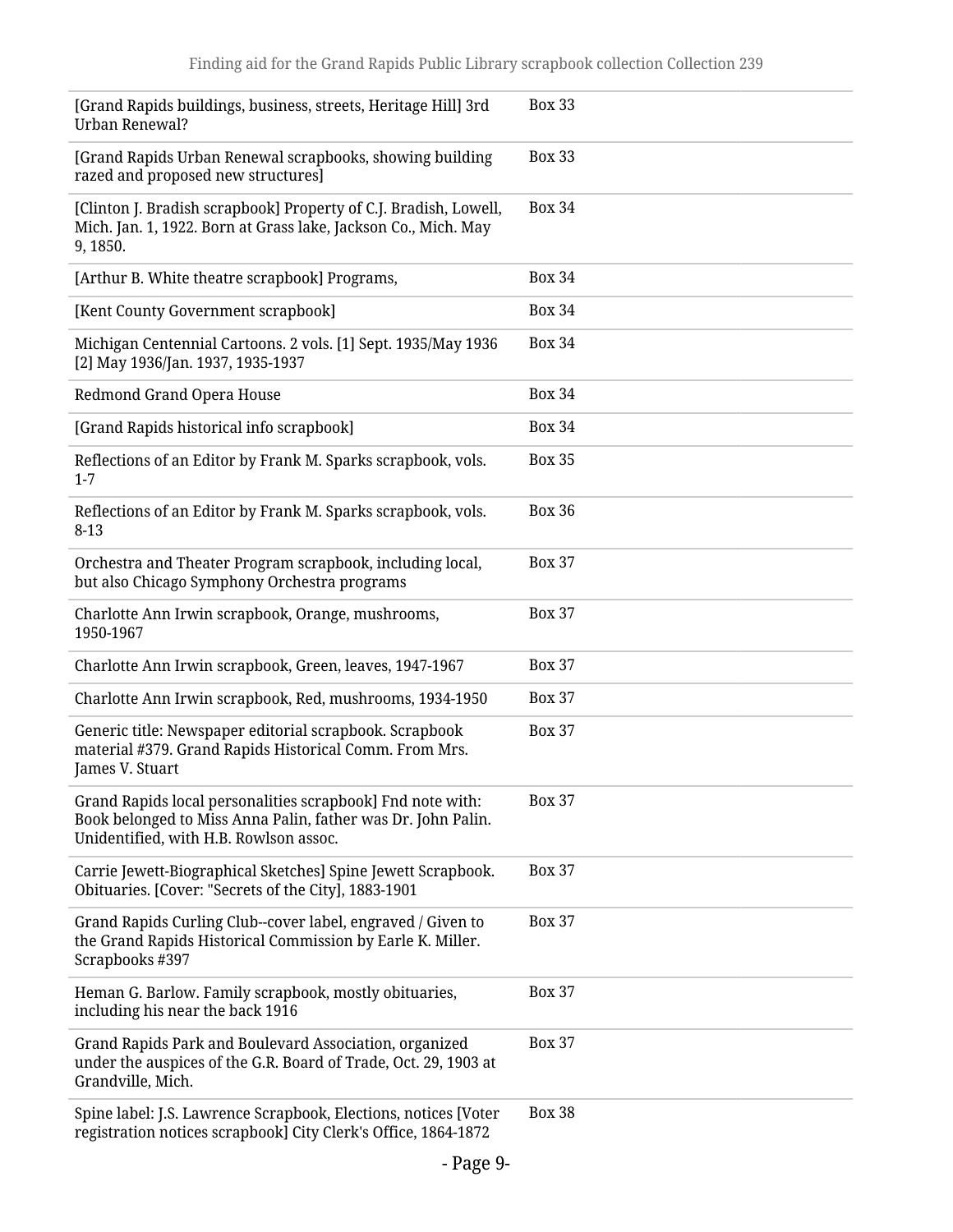| Bowdoin sports, college football and other Maine activities<br>scrapbook. Frank Sparks association noted on one center<br>page.                   | <b>Box 38</b> |
|---------------------------------------------------------------------------------------------------------------------------------------------------|---------------|
| Grand Rapids Woman's Club, Mich., Scrapbooks vols. 1-3,<br>1909-1966                                                                              | <b>Box 39</b> |
| Grand Rapids Woman's Club, Mich., Scrapbooks vols. 4-8,<br>1909-1966                                                                              | <b>Box 43</b> |
| Grand Rapids Woman's Club, Mich., Scrapbook vol. 9,<br>1909-1966                                                                                  | <b>Box 49</b> |
| [Spine: Mrs. J.H. Campbell, History of L.L.C. [Caroline<br>Campbell's History of the L.L.C. Scrapbook]                                            | <b>Box 40</b> |
| Scrapbook of the Saint Cecilia Society                                                                                                            | <b>Box 40</b> |
| Josephine Semeyn Baseball Scrapbooks. vols. 1-3, 1906-1908                                                                                        | <b>Box 40</b> |
| <b>Campau Family Scrapbook</b>                                                                                                                    | <b>Box 40</b> |
| History of early Grand Rapids hotels and taverns                                                                                                  | <b>Box 40</b> |
| Scrapbook of colorful ephemera, picturesque greeting cards &<br>postcards, n.d., incl. Philadelphia buildings]                                    | <b>Box 41</b> |
| [Unidentified scrapbook of mostly Grand Rapids history &<br>reminiscences, with obituaries]                                                       | <b>Box 41</b> |
| [World War II scrapbook, Flint, Mich. Area data].                                                                                                 | <b>Box 41</b> |
| [Scrapbook of newspaper clippings concerning Grand Rapids<br>people].                                                                             | <b>Box 42</b> |
| National W.C.T.U. Convention, Aug. 28 to Sept. 3, 1941. Grand<br>Rapids, 1941                                                                     | <b>Box 42</b> |
| Conservation: a series of articles from the Grand Rapids<br>Press, Oct. 29, 1925-Mar. 2, 1927 / by Arthur W. Stace vols. 1-2,<br>1925-1927        | <b>Box 42</b> |
| Articles on Michigan Conservation, Mar. 15, 1930-Aug. 25,<br>1945 / by Ben East, 1930-1945                                                        | <b>Box 42</b> |
| Michigan Income Tax. GRPL, 1920, 1924, 1931. Includes "A<br>Harmful scheme of taxes ", 1920-1931                                                  | <b>Box 42</b> |
| [Family Life Council of Kent County, Mich. Scrapbook on]<br>annexation. v. 2-3.                                                                   | <b>Box 42</b> |
| [Ida Foote scrapbook, early 1900's Grand Rapids ] vols. 1-2                                                                                       | <b>Box 42</b> |
| Mich. Mass transit scrapbooks. Content is: N. Am. R.R. train<br>history or perhaps international / Pere Marquette. 2 items<br>only found to date. | Box 42.5      |
| [Scrapbook of World War II soldiers and sailors from G.R.]                                                                                        | <b>Box 43</b> |
| [Grand Rapids Citizen clippings] MF title: Grand Rapids<br><b>History Clippings</b>                                                               | <b>Box 44</b> |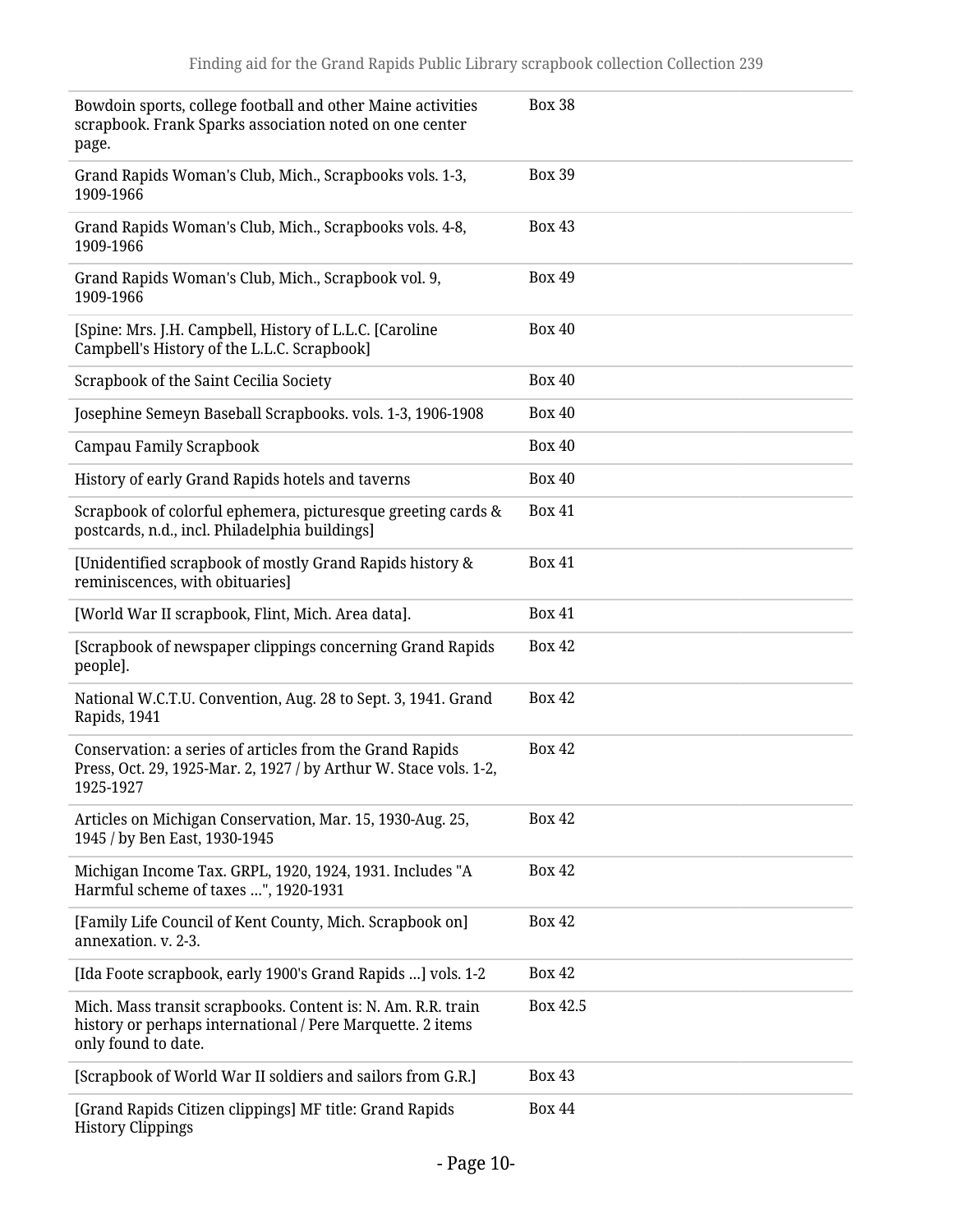| March of Oil and Gas Scrapbook / Arthur W. Stace, G.R. Press                                                                                                                                                    | <b>Box 46</b> |
|-----------------------------------------------------------------------------------------------------------------------------------------------------------------------------------------------------------------|---------------|
| City Charter clippings]  comments on the proposed new<br>charter [compiled Jan. 3 to Feb. 26, 1912. vols. 1-2, 1912                                                                                             | <b>Box 46</b> |
| Grand Rapids Alcoholism Rehabilitation Center scrapbook                                                                                                                                                         | <b>Box 46</b> |
| Family Life Council of Kent County, Mich. Scrapbook on<br><b>Urban Renewal</b>                                                                                                                                  | <b>Box 46</b> |
| Family Life Council of Kent County, Mich. Scrapbook on the<br>Grand Rapids Expressway, vols. 1-2                                                                                                                | <b>Box 46</b> |
| Michigan State Institutions scrapbook. Vols. 1-2. A. Hospitals /<br>Stace. B. Institutions for children / Grimes                                                                                                | <b>Box 46</b> |
| Scrapbook/poetry of Matilda Schuhneister, 127 N. Prospect                                                                                                                                                       | <b>Box 46</b> |
| Scrapbook/poetry of Matilda Schuhneister, 127 N. Prospect                                                                                                                                                       | <b>Box 46</b> |
| Publishing Scrapbook or Big Rapids Pioneer [newspaper]<br>scrapbook, including samples for printed flyers & circulars,<br>political data, including Garfield, McKinley, Grant, but Big<br>Rapids programs, etc. | <b>Box 46</b> |
| Michigan Organ Company scrapbook                                                                                                                                                                                | <b>Box 46</b> |
| [Bach festival] scrapbook [newspaper clippings, programs,<br>etc. Created 1950?                                                                                                                                 | <b>Box 49</b> |
| Ramblings of a Reporter by Carleton Cady Vols. 1-2                                                                                                                                                              | <b>Box 49</b> |
| William Emmons (Billie) Clark Clippings authored by him                                                                                                                                                         | <b>Box 49</b> |
| History of Grand Rapids Musicians / Schubert Club Scrapbook<br>vols. 1-2                                                                                                                                        | <b>Box 49</b> |
| [City Planning] Planning, Book 1, vol. 1, 1955-1956                                                                                                                                                             | <b>Box 45</b> |
| [City Planning] Planning, Book 1, vol. 2, 1955-1956                                                                                                                                                             | <b>Box 45</b> |
| [City Planning] Water & Sewage, Book 2, vol. 1                                                                                                                                                                  | <b>Box 48</b> |
| [City Planning] Water & Sewage, Book 2, vol. 2                                                                                                                                                                  | <b>Box 47</b> |
| [City Planning] Services, Traffic Engineers, Expressway &<br>Markets, Book 3, vol. 1                                                                                                                            | <b>Box 47</b> |
| [City Planning] Services, Traffic Engineers, Expressway &<br>Markets, Book 3, vol. 2                                                                                                                            | <b>Box 47</b> |
| [City Planning] Health, welfare & safety, Book 4, vol. 1                                                                                                                                                        | <b>Box 58</b> |
| [City Planning] Health, welfare & safety, Book 4, vol. 2                                                                                                                                                        | <b>Box 49</b> |
| [City Planning] Greater Grand Rapids Civic Study Committee,<br>Book 5                                                                                                                                           |               |
|                                                                                                                                                                                                                 |               |

Physical Location: Located in 49 or 58

[City Planning] Tax Assessments, Book 6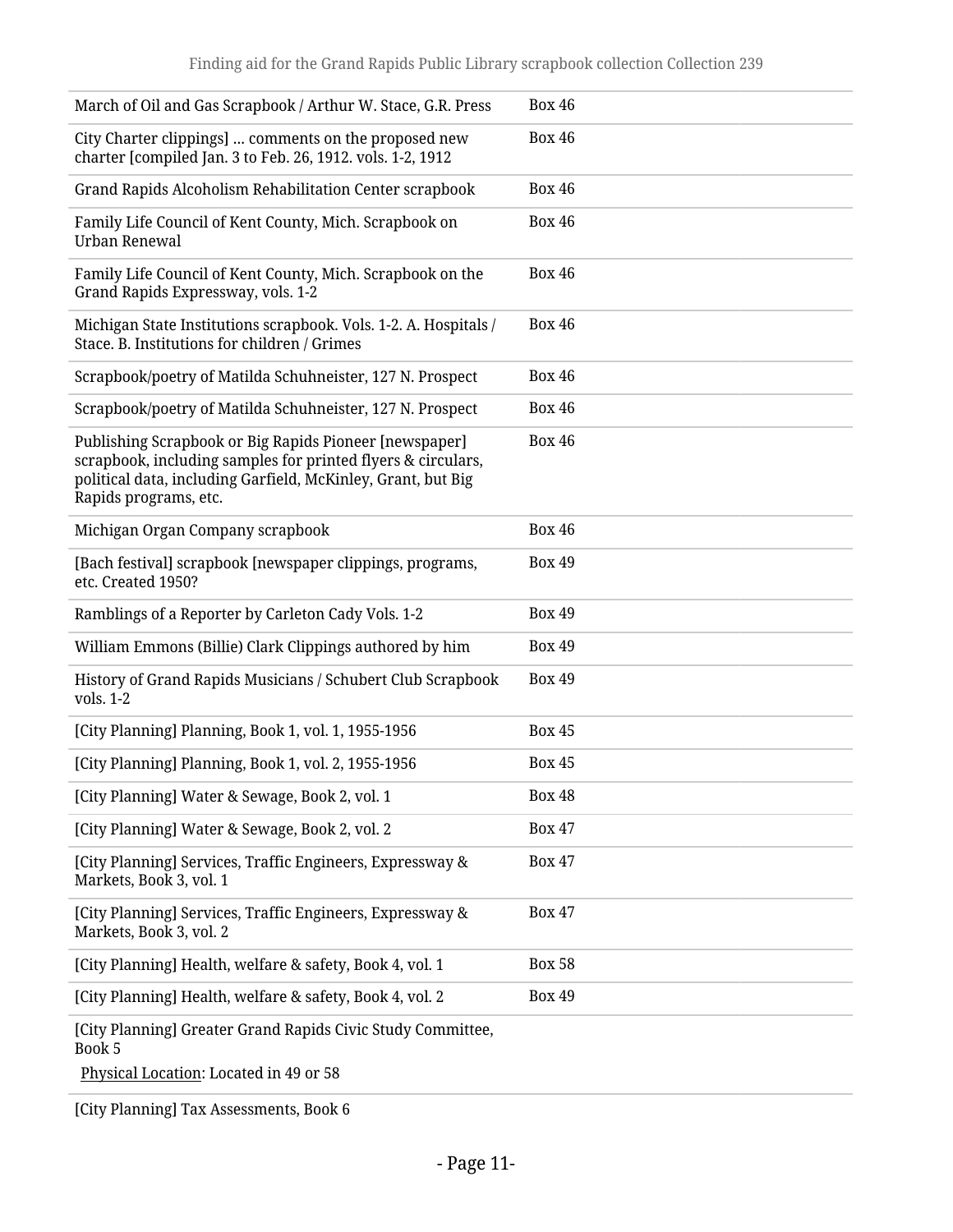| Physical Location: Located in 49 or 58                                                                                                          |               |
|-------------------------------------------------------------------------------------------------------------------------------------------------|---------------|
| [City Planning] Parking Authority Book 7, vol. 1<br>Physical Location: Located in 49 or 58                                                      |               |
| [City Planning] Parking Authority Book 7, vol. 2<br>Physical Location: Located in 49 or 58                                                      |               |
| [City Planning] Miscellaneous, Book 8, vol. 1, 1955-1956                                                                                        | <b>Box 79</b> |
| [City Planning] Miscellaneous, Book 8, vol. 2, 1957-1958                                                                                        | <b>Box 56</b> |
| [City Planning] Finances, Book 9                                                                                                                | <b>Box 55</b> |
| [City Planning] County & Capital Improvements, Book 10                                                                                          | <b>Box 55</b> |
| Rep. Carl Mapes Political Life, vol. 1                                                                                                          | <b>Box 51</b> |
| Rep. Carl Mapes Political Life, vol. 2                                                                                                          | <b>Box 50</b> |
| Rep. Carl Mapes Political Life, vol. 3                                                                                                          | <b>Box 50</b> |
| <b>Grand Rapids Conservatory of Music Scrapbook</b>                                                                                             | <b>Box 50</b> |
| [Scrapbook of Michigan] auto explorations and other articles<br>by Arthur W. Stace, 1934                                                        | <b>Box 51</b> |
| Tourist Trails of Michigan. July-Aug. 1936. Rich State<br>Resources await larger Utilization Sept. 1936 / Stace                                 | <b>Box 51</b> |
| Water Resources of Michigan. Series of articles  In the G.R.<br>Press. Apr. 22-May 3, 1935. Mf title: Rich State Resources await<br>Utilization | <b>Box 51</b> |
| Scrapbook of the Michigan centennial 1835/37 to 1935/37<br>"Do you know" clippings. Text by Willis Atwell; ill. By Kreigh<br>Collins, 1835-1937 | <b>Box 51</b> |
| Life and times of John Ball.                                                                                                                    | <b>Box 51</b> |
| [Political life of Horace Thomas Barnaby, 1901-1904] vols. 1-2,<br>1901-1904                                                                    | <b>Box 51</b> |
| McKay scrapbook [career of Frank D. McKay from 1914-1946?]                                                                                      | <b>Box 51</b> |
| Caroline Willard Putnam scrapbook, 1852-1901, 1885-1894<br>includes Ladies Literary Club activities vols. 1-2, 1852-1894                        | <b>Box 51</b> |
| Early History of the Young Women's Christian Association in<br><b>Grand Rapids YWCA</b>                                                         | <b>Box 51</b> |
| Wilmarth/Bertsch scrapbook [SL: Mrs. O.R. Wilmarth made,<br>she is grandmother of Mrs. C. Harley Bertsch, Sr., early 20th<br>century]           | <b>Box 51</b> |
| Scrapbooks of hobbies of Michigan residence as reported in<br>clippings from the Grand Rapids Press, vol. 1                                     | <b>Box 52</b> |
| Scrapbooks of hobbies of Michigan residence as reported in<br>clippings from the Grand Rapids Press, vol. 2                                     | <b>Box 53</b> |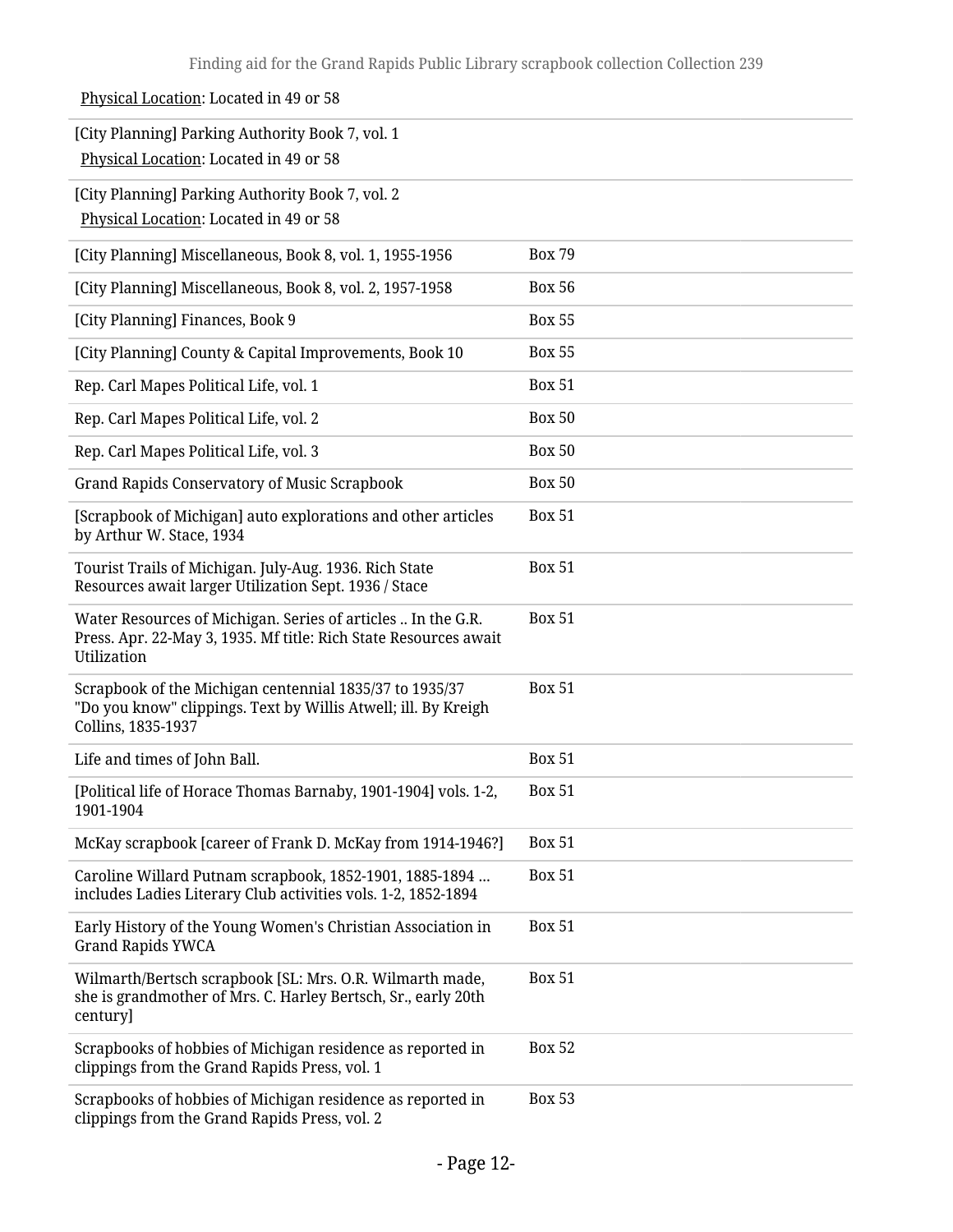| Scrapbooks of hobbies of Michigan residence as reported in<br>clippings from the Grand Rapids Press, vol. 3                        | <b>Box 52</b> |
|------------------------------------------------------------------------------------------------------------------------------------|---------------|
| Scrapbooks of hobbies of Michigan residence as reported in<br>clippings from the Grand Rapids Press, vol. 4                        | <b>Box 53</b> |
| Scrapbooks of hobbies of Michigan residence as reported in<br>clippings from the Grand Rapids Press, vol. 5                        | <b>Box 53</b> |
| Scrapbooks of hobbies of Michigan residence as reported in<br>clippings from the Grand Rapids Press, vol. 6                        | <b>Box 54</b> |
| Scrapbooks of hobbies of Michigan residence as reported in<br>clippings from the Grand Rapids Press, vol. 7                        | <b>Box 54</b> |
| Scrapbooks of hobbies of Michigan residence as reported in<br>clippings from the Grand Rapids Press, vol. 8                        | <b>Box 54</b> |
| Scrapbooks of hobbies of Michigan residence as reported in<br>clippings from the Grand Rapids Press, vol. 9                        | <b>Box 52</b> |
| Clark H. Gleason Scrapbook, Univ. of Michigan and other<br>clippings                                                               | <b>Box 57</b> |
| Elsie J. Carstens scrapbook                                                                                                        | <b>Box 57</b> |
| Martin A. Ryerson                                                                                                                  | <b>Box 59</b> |
| Scrapbook of newspaper clippings about World War II,<br>principally from the G.R. Press                                            | <b>Box 59</b> |
| Raymond Briggs Scrapbook. Grand Rapids History scrapbook                                                                           | <b>Box 59</b> |
| Scrapbook of the history of the Peninsular Club in Grand<br>Rapids, 1884-1954                                                      | <b>Box 60</b> |
| History of the Peninsular Club told in newspaper clippings, /<br>comp. By John Lawrence, 1881-1883                                 | <b>Box 60</b> |
| History of the Peninsular Club told in Newspaper clippings,<br>1884-1885                                                           | Box 60        |
| Peninsular Club scrapbook, Programs, Invitations,<br>Membership List                                                               | Box 60        |
| Peninsular Club. Programs, invitations, membership lists. / J.<br>Lawrence, 1890                                                   | <b>Box 60</b> |
| Scrapbook on the Grand Rapids League of Women Voters,                                                                              | <b>Box 60</b> |
| Blodgett Memorial Hospital, formerly the U.B.A. Hospital                                                                           | Box 60        |
| Wash-Ta-Nong Boat Club / George Perry. Vols. 1-4                                                                                   | Box 60        |
| Grand Rapids High School (Central High School) Scrapbook.<br>Old Collection See also Coll. 178, Central High School<br>Collection. | <b>Box 60</b> |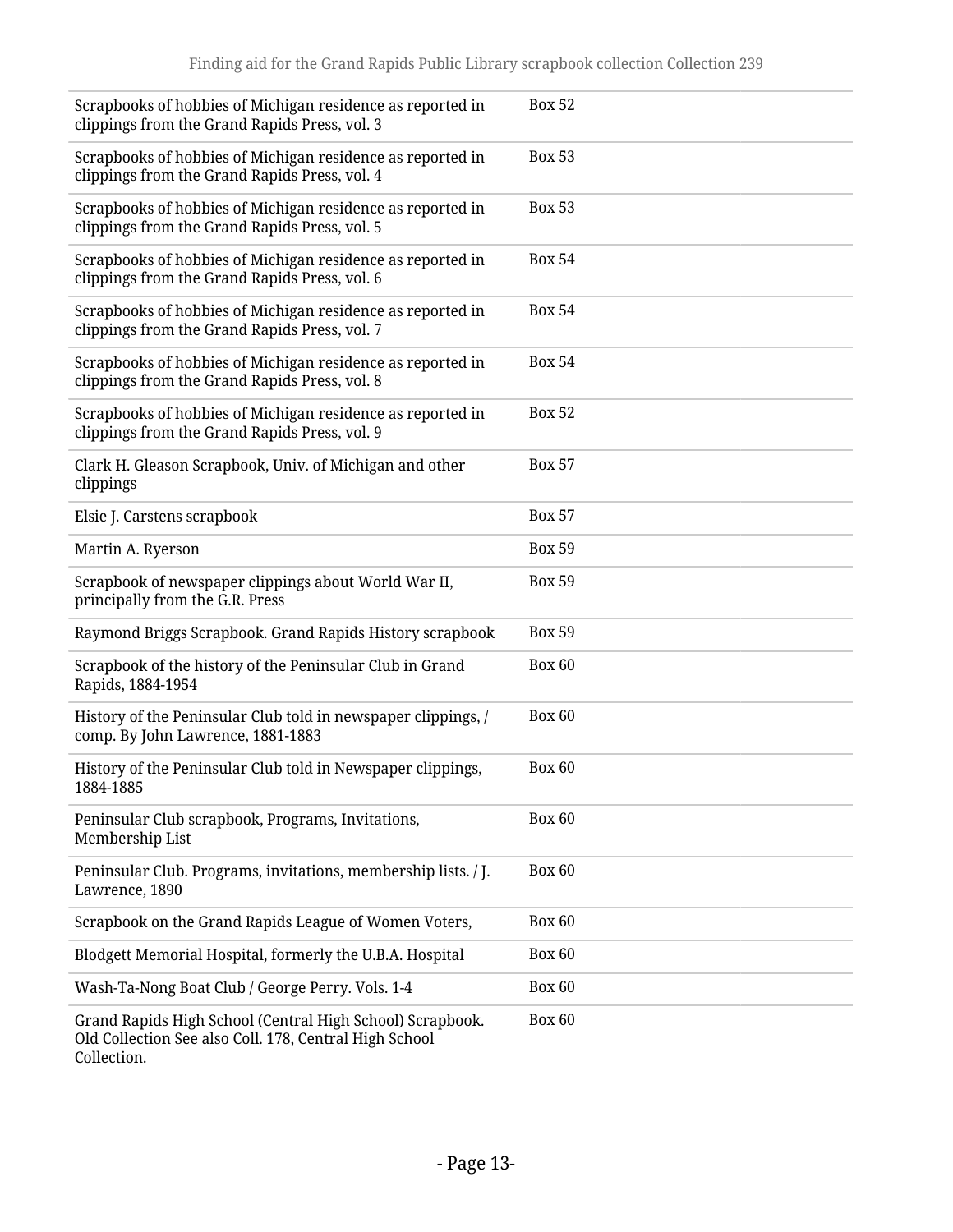#### <u>Physical Location</u>: See Box 60, though uncertain of the items location

| Mrs. P.L. Hamilton scrapbooks. Biographical and historical<br>newspaper clippings for Grand Rapids, vols. 1-6[?] | Box<br>Unknown |
|------------------------------------------------------------------------------------------------------------------|----------------|
| Mrs. P.L. Hamilton scrapbooks. Biographical and historical<br>newspaper clippings for Grand Rapids, vol. 2[?]    | <b>Box 61</b>  |
| Calvin College Scrapbook, 1914-1951                                                                              | <b>Box 61</b>  |
| Scrap-book of Calvin College, 1951-1954                                                                          | <b>Box 61</b>  |
| Grand Rapids Colleges. Calvin College scrapbook, 1936                                                            | <b>Box 61</b>  |
| Edgar B. Delano Grand Rapids historical and biographical<br>scrapbook                                            | <b>Box 62</b>  |
| [Women's Clubs in G.R., MI.]                                                                                     | <b>Box 62</b>  |
| Grand Rapids Art Gallery, 1914-1951                                                                              | <b>Box 62</b>  |
| <b>Grand Rapids Sewerage</b>                                                                                     | <b>Box 62</b>  |
| Carrie B. Jewett Estate Scrapbook                                                                                | <b>Box 62</b>  |
| Allen K. Moore, "As I Remember" scrapbook, vol. 1                                                                | <b>Box 62</b>  |
| <b>Scope and Contents</b>                                                                                        |                |
| Columns believed to be from the Grand Rapids Times                                                               |                |
| Allen K. Moore, "As I Remember" scrapbook, vol. 2                                                                | <b>Box 62</b>  |
| <b>Scope and Contents</b>                                                                                        |                |
| Columns believed to be from the Grand Rapids Times                                                               |                |
| <b>Grand Rapids "Beano" Controversies</b>                                                                        | <b>Box 62</b>  |
| Powers Opera House, vol. 1, 1887-1890                                                                            | <b>Box 63</b>  |
| Powers Opera House, vol. 2, 1893-1894                                                                            | <b>Box 63</b>  |
| Powers Opera House, vol. 3                                                                                       | <b>Box 63</b>  |
| Powers Opera House, vol. 4                                                                                       | Box 62         |
| Speeches and Schubert Club Programs                                                                              | <b>Box 62</b>  |
| Lake Michigan Pipeline Scrapbook, 1938-1945                                                                      | <b>Box 62</b>  |
| Little Stories About Furniture / 2nd ed. 1953 by John<br>Widdicomb Co., 1953                                     | <b>Box 62</b>  |
| Grand Rapids Water and Filtration Plant                                                                          | <b>Box 62</b>  |
| Grand Rapids Federation of Women's Clubs. Health Survey &<br>Study                                               | Box 63         |
| James H. Campbell scrapbooks, vol. 1                                                                             | Box 66         |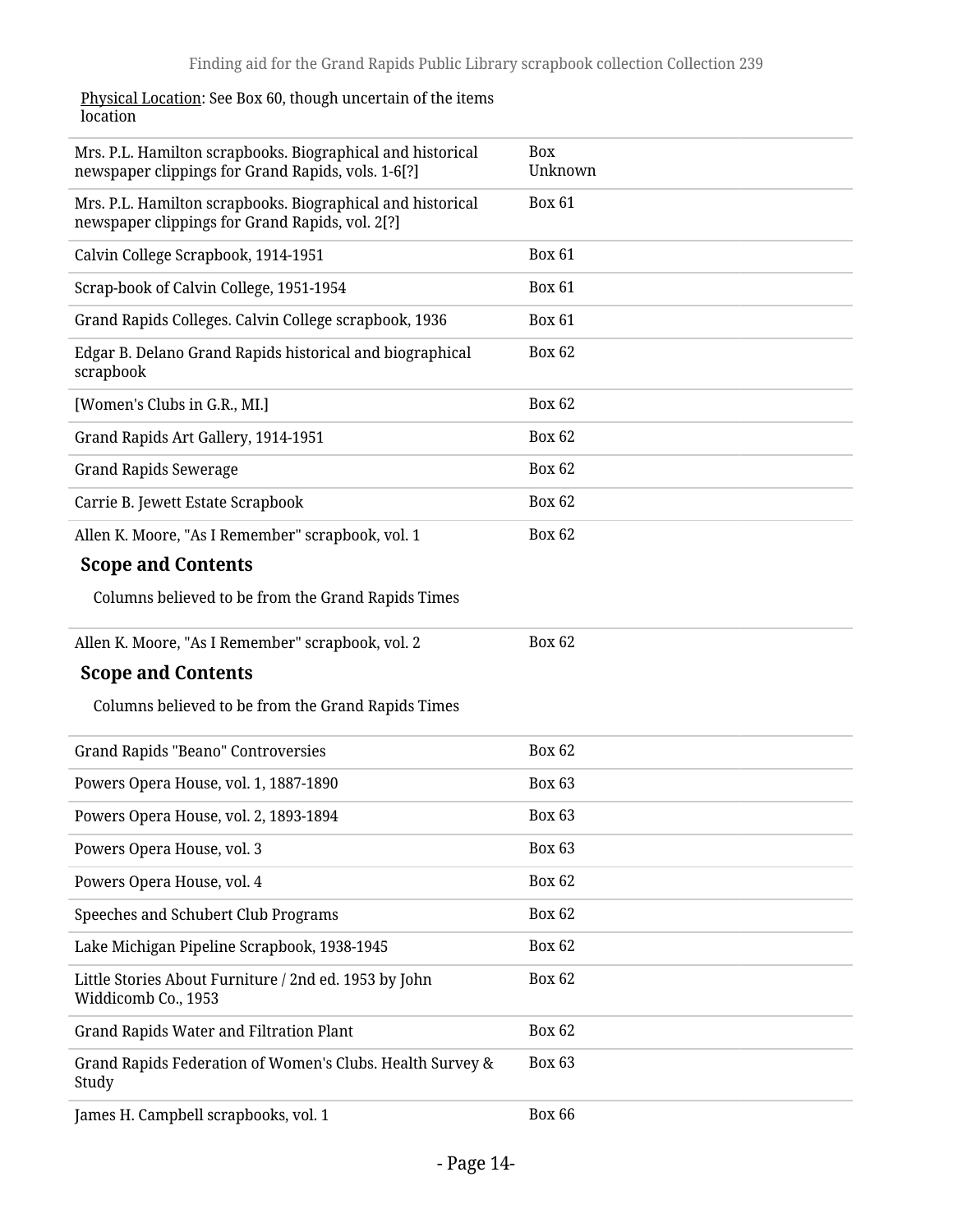| James H. Campbell scrapbooks, vol. 2                                                                                                                                                               | <b>Box 66</b> |
|----------------------------------------------------------------------------------------------------------------------------------------------------------------------------------------------------|---------------|
| James H. Campbell scrapbooks, vol. 3                                                                                                                                                               | <b>Box 63</b> |
| Grand Rapids Boat and Canoe Club, Formerly<br>MKG797.1.G762s, 1902-1925                                                                                                                            | <b>Box 63</b> |
| Muskegon Scrapbook, Centennial/compiled in the Michigan<br>Room, of the Ryerson Library Building, 1937                                                                                             | <b>Box 63</b> |
| Grand Rapids, MI. Civic Auditorium                                                                                                                                                                 | <b>Box 64</b> |
| Cordelia F. Briggs (Mrs. Edward L. Briggs) scrapbook                                                                                                                                               | <b>Box 64</b> |
| William H. Anderson scrapbooks, vol. 1                                                                                                                                                             | <b>Box 65</b> |
| William H. Anderson scrapbooks, vol. 2                                                                                                                                                             | <b>Box 65</b> |
| William H. Anderson scrapbooks, vol. 3                                                                                                                                                             | <b>Box 65</b> |
| William H. Anderson scrapbooks, vol. 4                                                                                                                                                             | <b>Box 65</b> |
| William H. Anderson scrapbooks, vol. 5                                                                                                                                                             | <b>Box 65</b> |
| William H. Anderson scrapbooks, vol. 6                                                                                                                                                             | <b>Box 65</b> |
| William H. Anderson scrapbooks, vol. 7                                                                                                                                                             | <b>Box 66</b> |
| William H. Anderson scrapbooks, vol. 8                                                                                                                                                             | <b>Box 66</b> |
| [Scrapbook of Grand Rapids Buildings, 1832-1900]. Vol.1-2<br>[Many razed buildings, some articles on those still standing],<br>1832-1900                                                           | <b>Box 66</b> |
| Arthur Scott White Clippings, concerning Grand Rapids<br>History [White is author of articles included]                                                                                            | <b>Box 66</b> |
| Grand Rapids War Relief Society, vols. 1-4                                                                                                                                                         | <b>Box 67</b> |
| Grand Rapids by Marjorie Nind, 1913                                                                                                                                                                | <b>Box 67</b> |
| Washtenaw County Michigan History / [compiled by Mrs.<br>Roccena B. Norris]                                                                                                                        | Box 67        |
| Scrapbook of Floods in Grand Rapids "Floods in Grand<br>Rapids"                                                                                                                                    | <b>Box 67</b> |
| Survey, Nov. 6, 1920. V. 45, no. 6. N.Y.: Survey Assoc., Inc.<br>weekly. Cover: Prohibition and Prosperity / Winthrop Lane,<br>Bruno Lasker. Articles on GR, Prohibition, economics, etc.,<br>1920 | <b>Box 67</b> |
| George W. McKay Scrapbook                                                                                                                                                                          | <b>Box 67</b> |
| Milford L. Fitch scrapbook, vol. 1                                                                                                                                                                 | <b>Box 70</b> |
| Milford L. Fitch scrapbook, vol. 2                                                                                                                                                                 | <b>Box 68</b> |
| Milford L. Fitch scrapbook, vol. 3                                                                                                                                                                 | <b>Box 69</b> |
| George W. McKay's Illustrated Scrap-book, vols. 1-2, 1931-1932                                                                                                                                     | <b>Box 70</b> |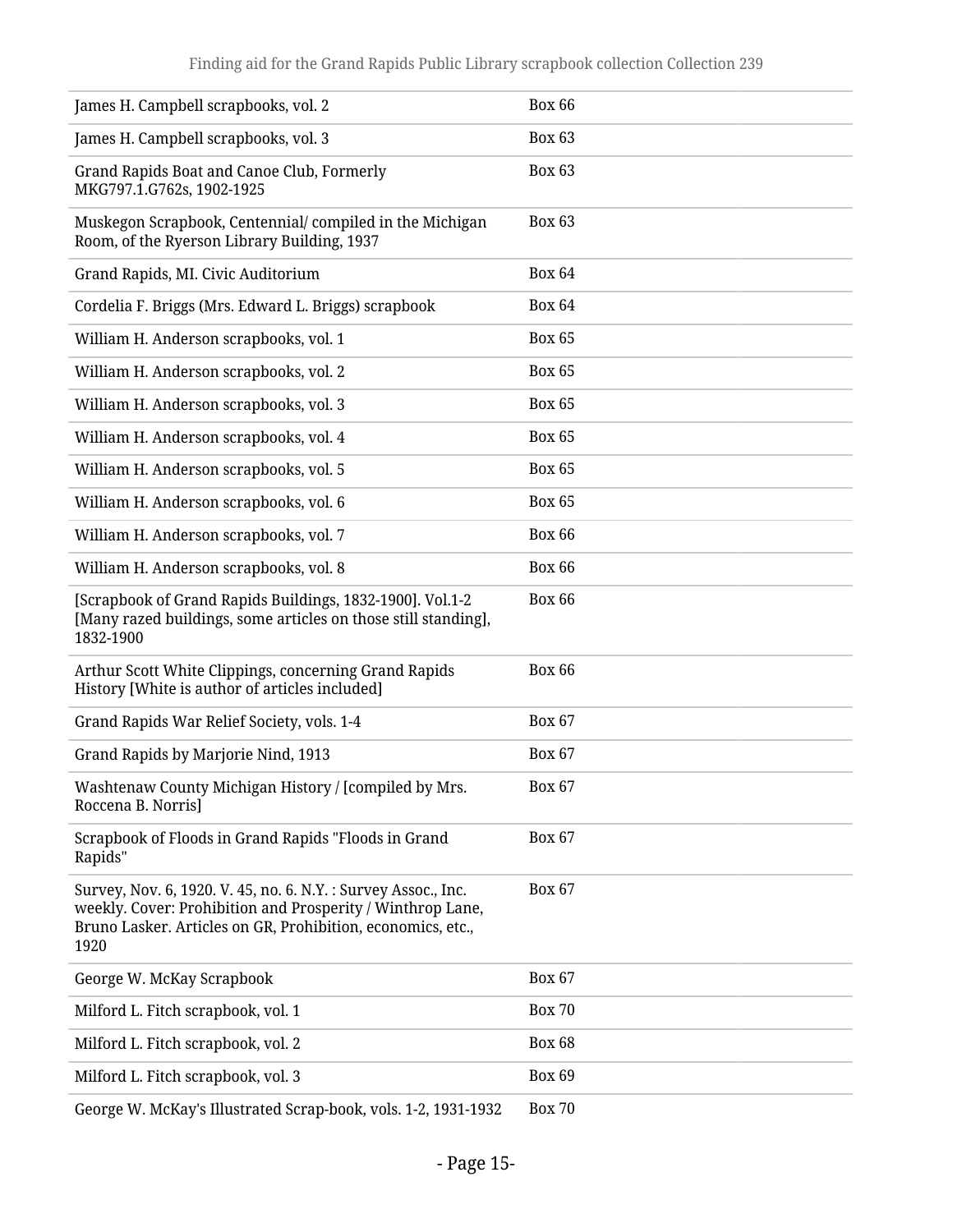| E.A. (Ernest A.) Stowe, 1859-1938, editor/publisher of Michigan<br>Tradesman, including articles from Michigan Tradesman,<br>1938                                             | <b>Box 70</b> |
|-------------------------------------------------------------------------------------------------------------------------------------------------------------------------------|---------------|
| Dosker Family Scrapbook, Mr. & Mrs. Bernard (Elizabeth)<br>Dosker, daughter Mina Gertrude Vander Broek,  Cornelius<br>Dosker (Steketee partner), Frank A. Stone (Stone Hills) | <b>Box 76</b> |
| Boltwood, U. of Michigan and Yale scrapbook                                                                                                                                   | <b>Box 77</b> |
| Walter Degner? Memorial Scrapbook / Military                                                                                                                                  | <b>Box 78</b> |
| Grand Rapids Scrapbook, 1884-1915                                                                                                                                             | <b>Box 80</b> |
| Grand Rapids Strikes, vol. 1-2, 1937                                                                                                                                          | <b>Box 81</b> |
| Grand Rapids Milk Strike scrapbook, 1937                                                                                                                                      | <b>Box 81</b> |
| Grand Rapids School Strike. Building Service Employee Intl.<br>Union Local 189 vs. GR Board of Education, 1944                                                                | <b>Box 81</b> |
| Central Women's Christian Temperance Union, Grand Rapids,<br>Mich. Vols. 1-2                                                                                                  | <b>Box 81</b> |
| Grand Rapids Charter of 1910 scrapbook, 1910                                                                                                                                  | <b>Box 81</b> |
| Mrs. Heber Knott Scrapbook                                                                                                                                                    | <b>Box 81</b> |
| Berkey and Gay Furniture Co. vs. Simmons Co. Trial<br>scrapbook, 1933-1935                                                                                                    | <b>Box 81</b> |
| Pioneer Days: notebook of Blanche Fox Steenman.                                                                                                                               | <b>Box 81</b> |
| <b>Grand Rapids Industries scrapbook</b>                                                                                                                                      | <b>Box 81</b> |
| Grand Rapids, Mich. Police Dept. Scrapbook.                                                                                                                                   | <b>Box 81</b> |
| History of the Grand Rapids Chapter of the American Red<br>Cross, vol. 1, 1916-1933                                                                                           | <b>Box 82</b> |
| History of the Grand Rapids Chapter of the American Red<br>Cross, vol. 2, 1916-1933                                                                                           | <b>Box 82</b> |
| History of the Grand Rapids Chapter of the American Red<br>Cross, vol. 1, 1939-1949                                                                                           | <b>Box 82</b> |
| Grand Rapids Librarians' Club<br>Physical Location: See Box 82, though location is not certain                                                                                | <b>Box 82</b> |
| <b>Grand Rapids Fire Department Scrapbook</b>                                                                                                                                 | <b>Box 82</b> |
| History of the Fountain Street Baptist Church from 1914 to<br>1952 scrapbook, 1914-1952                                                                                       | <b>Box 83</b> |
| Panhellenic Assoc., G.R. Vols. 1-2                                                                                                                                            | <b>Box 84</b> |
| GR Press clippings loose in box, 1977-1980                                                                                                                                    | <b>Box 85</b> |
| Cab Company of Grand Rapids                                                                                                                                                   | <b>Box 86</b> |
| Flint City Coach Lines                                                                                                                                                        | <b>Box 86</b> |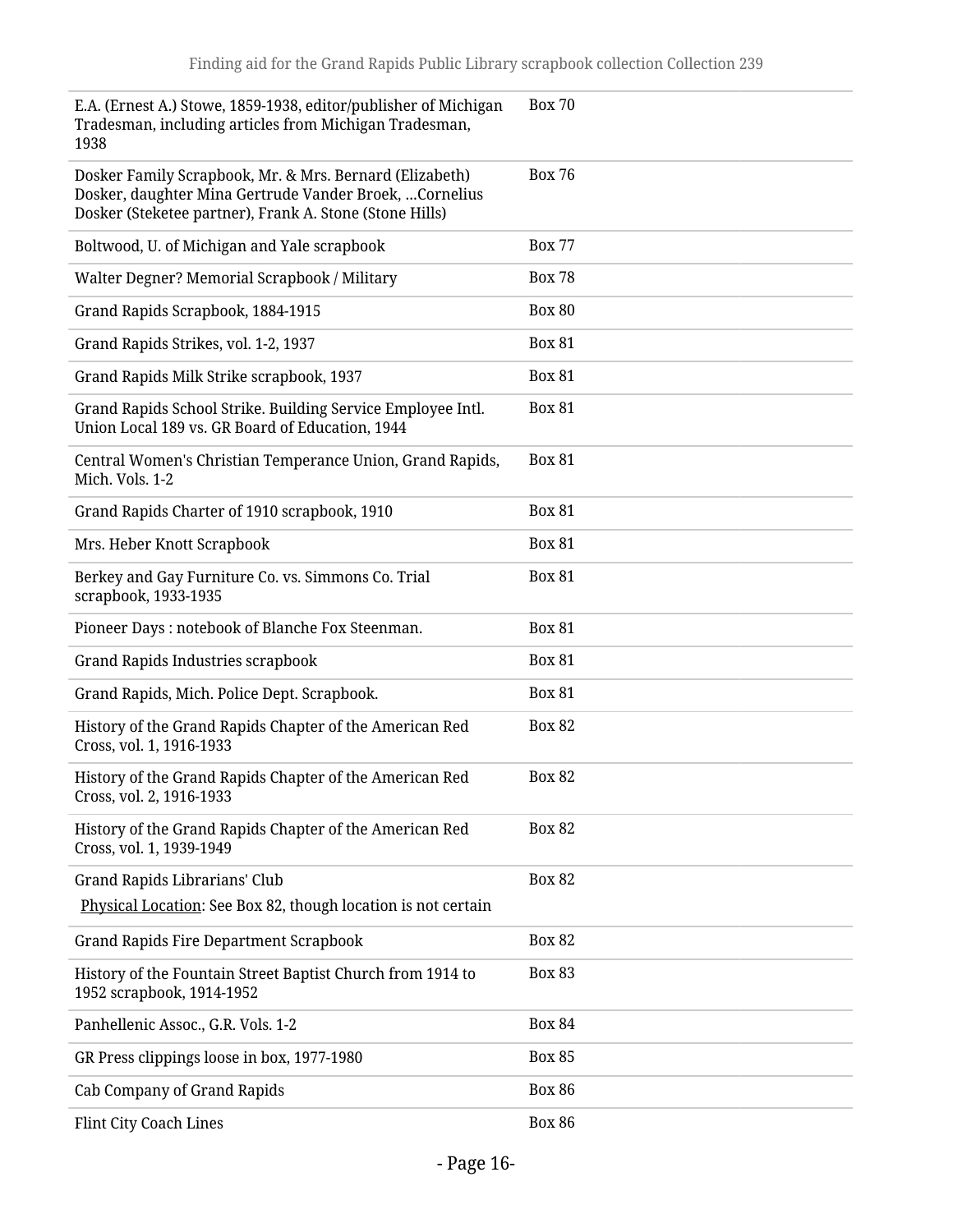| Flint City Coach Lines                                                                                                                                                                            | <b>Box 87</b> |
|---------------------------------------------------------------------------------------------------------------------------------------------------------------------------------------------------|---------------|
| Grand Rapids Press, 1939-1955                                                                                                                                                                     | <b>Box 87</b> |
| General Scrapbooks, including Custer Camp ephemera,<br>4 photos (Seattle) Masonic material, genl. US Presidents<br>clippings & GR WWI clippings.                                                  | <b>Box 88</b> |
| Scrapbooks of newspaper clippings of Edgar A. Guest poems.<br>$V. 1-11$                                                                                                                           | <b>Box 89</b> |
| Cora McCracken Scrapbook                                                                                                                                                                          | <b>Box 90</b> |
| When Kent County was Young: memories of the Red School<br>House built on Knapp Road in 1851 and still in Use / by Stella<br>Richmond Hill. GR Herald, Jan. 1916, Hewing Kent Co.  Nov.<br>4, 1917 | <b>Box 91</b> |
| Michigan Knights of Columbus Sponsoring Volunteer Blood<br>Donor Group Scrapbook [photos]. For St. Marys Hospital,,<br>1940-1952                                                                  | <b>Box 91</b> |
| Rich State Resources / by Arthur W. Stace, 1936                                                                                                                                                   | <b>Box 91</b> |
| Harrie [Harriet?] Newton Cole Scrapbook                                                                                                                                                           | <b>Box 91</b> |
| Michigan Centennials by Randolph G. Adams, scrapbook  /<br>compiled in the Michigan Room , 1935                                                                                                   | <b>Box 91</b> |
| Scrapbook of the History of Grand Rapids Schools. General,<br>1954                                                                                                                                | <b>Box 91</b> |
| Mrs. Perkins? Scrapbook, 1879-1907                                                                                                                                                                | <b>Box 91</b> |
| Michigan State Planning : series of articles by Jack Van<br>Coevering in the Detroit Free Press, Mar. 17-22, 1935 /<br>compiled in the Mich. Room, Ryerson Library, 1935                          | <b>Box 91</b> |
| Michigan Women's State Bowling Association Scrapbook<br>[copy]                                                                                                                                    | <b>Box 91</b> |
| Haskelite Bowling Team Scrapbook                                                                                                                                                                  | <b>Box 91</b> |
| Gayle DeKorn Michigan Scrapbook, 2004.051                                                                                                                                                         | <b>Box 91</b> |
| Scrapbook of Grand Rapids businesses trading cards.<br>Unknown date, estimated to be the late 1800s [2022.008]                                                                                    | <b>Box 92</b> |
| (B.J.) Betty Jean Mulder's Scrapbook, girl's basketball and<br>baseball Bee Hive.                                                                                                                 | <b>Box 92</b> |
| Kent County Airport scrapbooks, vol. 1                                                                                                                                                            | <b>Box 93</b> |
| Kent County Airport scrapbooks, vol. 2                                                                                                                                                            | <b>Box 94</b> |
| Kent County Airport scrapbooks, vol. 3                                                                                                                                                            | <b>Box 95</b> |
| Kent County Airport scrapbooks, vol. 4                                                                                                                                                            | Box 8         |
| Generic GR Scrapbook, 1922-1923                                                                                                                                                                   | <b>Box 96</b> |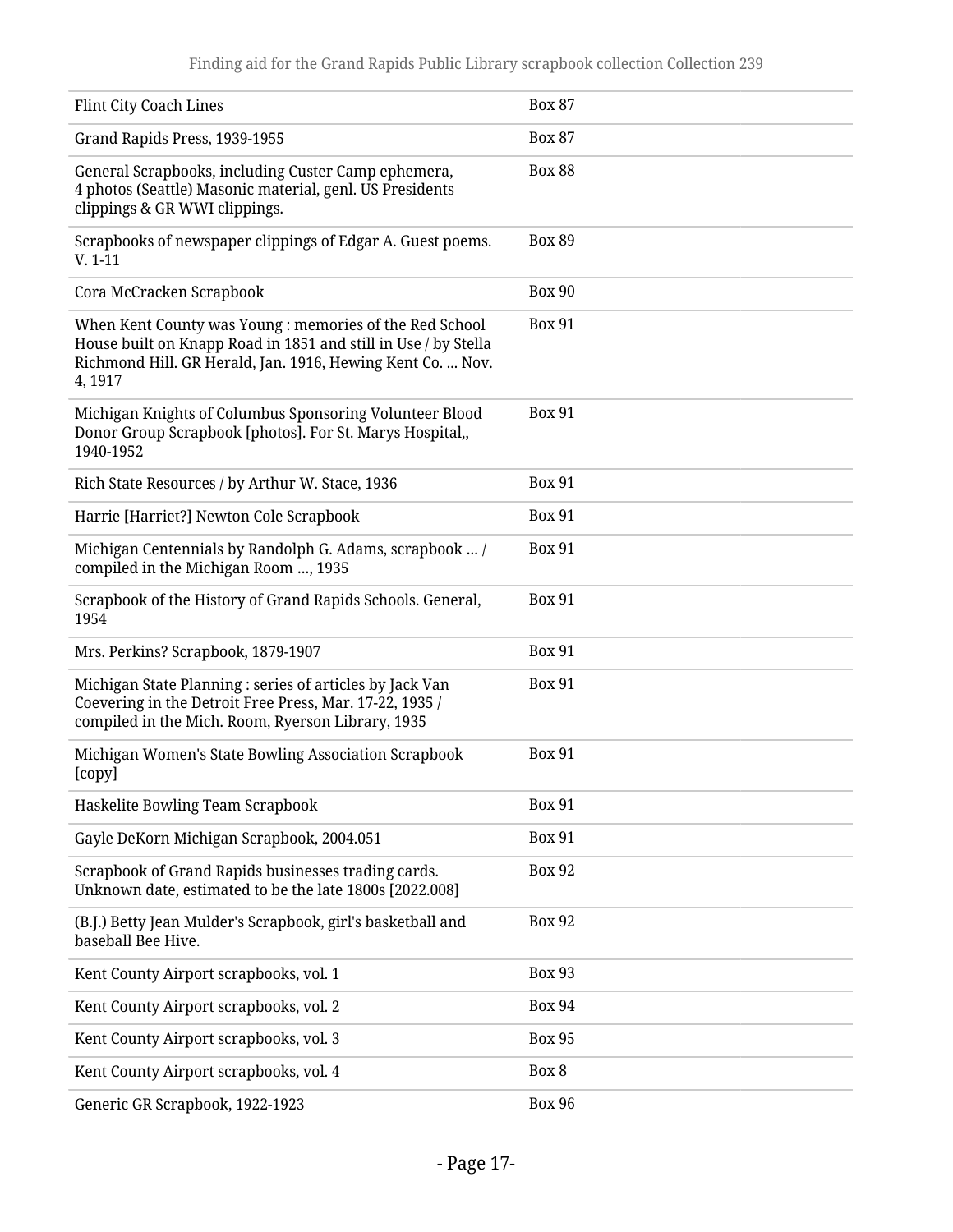| Scrapbook of contributions to newspapers by several writers<br>on numerous topics made by Judge Creswell                                                                                                                                                                                                                                             | <b>Box 97</b>  |
|------------------------------------------------------------------------------------------------------------------------------------------------------------------------------------------------------------------------------------------------------------------------------------------------------------------------------------------------------|----------------|
| 8 Scrapbook type Annual Reports from Kent Co. Home<br>Extension or Home Demonstation, 1928-1942                                                                                                                                                                                                                                                      | <b>Box 97</b>  |
| 9 Scrapbook type Annual Reports from the Kent Co.<br>Agricultural Extension, 25th-30, 1936-1946                                                                                                                                                                                                                                                      | <b>Box 97</b>  |
| Thomas H.E. Quimby Scrapbook, Democrat, County &<br>National offices, vol. 1                                                                                                                                                                                                                                                                         | Box 98.5       |
| Thomas H.E. Quimby Scrapbook, Democrat, County &<br>National offices, vol. 2 RE: George Welsh                                                                                                                                                                                                                                                        | <b>Box 98</b>  |
| Grand Rapids Boat and Canoe Club, 1991.012 Unprocessed,<br>1905-1909                                                                                                                                                                                                                                                                                 | <b>Box 99</b>  |
| Boating & Sports Scrapbook [Grand Rapids Boat & Canoe Club<br>+] 2009.046,, 1908-1925                                                                                                                                                                                                                                                                | Box 99.5       |
| <b>Scope and Contents</b>                                                                                                                                                                                                                                                                                                                            |                |
| Includes International (Australia, China), National (ship<br>Louisiana) and local clippings and ephemera. Most<br>clippings are unidentified as to source and date. One b/w<br>snapshot pg. P7, attached to clipping Re Louisiana crew,<br>including William J. Leace [Leece] of Grand Rapids. Joe<br>Kortland, George W. Lee, John F. Corbet, et al |                |
|                                                                                                                                                                                                                                                                                                                                                      |                |
| Football, pg. 26/27                                                                                                                                                                                                                                                                                                                                  | Box 99.5       |
| Boxing, pgs. 36-37                                                                                                                                                                                                                                                                                                                                   | Box 99.5       |
| General                                                                                                                                                                                                                                                                                                                                              |                |
| Mostly Boxing  Grand Rapids Athletic Club  Olympic<br>Athletic Club. W.T. Leece, Superintendent of North Park<br>Clubhouse. Farmer Smith                                                                                                                                                                                                             |                |
| Company H Boxing, pgs. 40/41                                                                                                                                                                                                                                                                                                                         | Box 99.5       |
| Wolgast, Boxing, pgs. 56/57 & 72/73                                                                                                                                                                                                                                                                                                                  | Box 99.5       |
| Grand Rapids Boat & Canoe Club postcard, pg. 96/97                                                                                                                                                                                                                                                                                                   | Box 99.5       |
| Hollywood Legion Stadium programs (2). pg. 100/101, 1925                                                                                                                                                                                                                                                                                             | Box 99.5       |
| Blake scrapbook. Alde L.T. Blake Michigan Women's Suffrage<br>Scrapbook, vol. 1                                                                                                                                                                                                                                                                      | <b>Box 100</b> |
| Blake scrapbook. Copy of Scrapbook of William Frederick<br>Blake (husband of Alde L.T. Blake), vol. 2                                                                                                                                                                                                                                                | <b>Box 101</b> |
| Blake Miscellaneous Oversized (photocopies), vol. 3                                                                                                                                                                                                                                                                                                  | <b>Box 102</b> |
| Claude E. Taylor Scrapbook                                                                                                                                                                                                                                                                                                                           | <b>Box 103</b> |